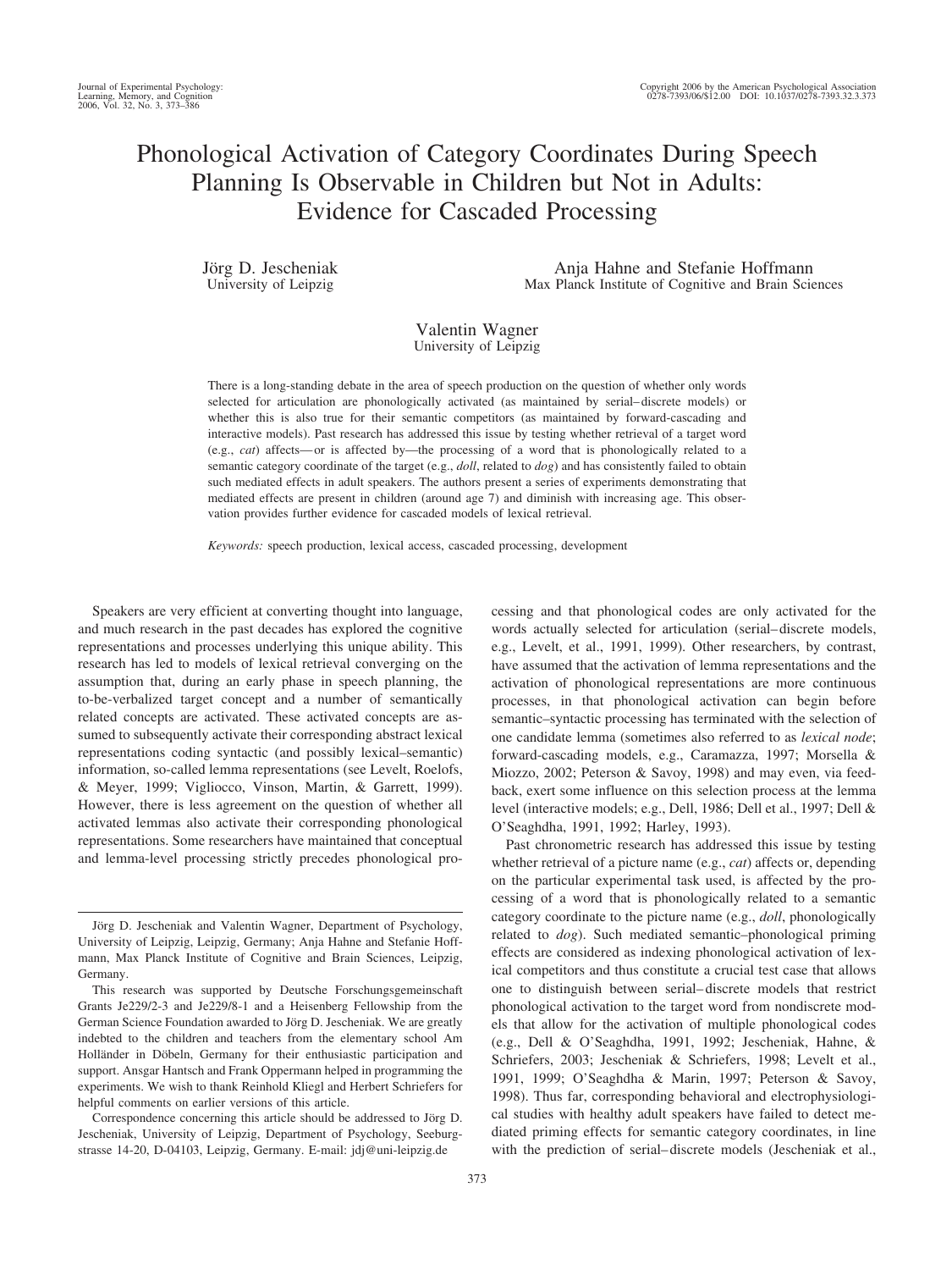2003; Levelt et al., 1991; Peterson & Savoy, 1998). There is one clear exception, though, as mediated priming effects have been repeatedly demonstrated for near-synonyms (e.g., *sofa*–*couch*; Peterson & Savoy, 1998; Jescheniak & Schriefers, 1998). However, the conclusiveness of this evidence has been questioned. Levelt et al. (1999) argued that synonyms, unlike category coordinates, are adequate lexical alternatives in the context of the communicative situation and thus might be erroneously selected in addition to the target, leading to the simultaneous activation of multiple phonological forms. Such activation of multiple phonological forms following multiple lemma selection is compatible with a weak version of a discrete-serial model.

However, there is a growing body of evidence (beyond the just mentioned finding for synonyms) in support of nondiscrete processing models. Much of this evidence comes from situations in which lexical retrieval has derailed, leading to overt error in healthy and brain damaged speakers. Word substitution errors for example, if a speaker produces *sword* for *arrow* (Garrett, 1988)—are particularly important. A large proportion of such substitution errors are semantically conditioned, and these errors have been claimed to index problems in retrieving lemma representations, with phonology playing no important role. In a seminal study, however, Dell and Reich (1981) demonstrated that what looks like pure semantic error is in fact phonologically infiltrated. That is, the words involved in semantic word substitutions tend to be phonologically more similar than would be expected by chance if the process giving rise to them was completely blind with respect to phonology. This and related observations led to the suggestion that information leaks between the two lexical processing levels, such that activation cascades down from the lemma level to the phonological level and, in turn, is fed back to the lemma level. In the past years, further support for this view has accumulated from the study of experimentally induced errors in healthy speakers (e.g., Ferreira & Griffin, 2003; Martin, Weisberg, & Saffran, 1989) and in patients with aphasia (e.g., Dell, Schwartz, Martin, Saffran, & Gagnon, 1997; Martin, Gagnon, Schwartz, Dell, & Saffran, 1996; but see Garrett, 1992, and Levelt, 1992, for different accounts of these data). However, it has also been argued that prime evidence for a processing model of normal speech should preferentially come from error-free speech, not cases in which the production process in some way has derailed (see Levelt et al., 1991).

When we reconsider all these findings, it appears that evidence in support of cascaded processing is often obtained under circumstances in which lexical retrieval, for some reason, is particularly difficult. Situations in which temporal or structural impairments in healthy speakers and speakers with brain damage lead to overt error make a first case. Retrieval difficulties can also be assumed to hold when the lexical competition is particularly strong, as in the presence of near-synonymous competitors. These two cases have been explored in past research. In addition, lexical retrieval might be particularly demanding if the lexical retrieval system has not yet gained maximum efficiency, for example, in children. In fact, previous research has consistently shown that children perform substantially more slowly than do adults in lexical tasks, including picture naming (see Berman, Friedman, Hamberger, & Snodgrass, 1989; Clark & Johnson, 1994; Denckla & Rudel, 1974; Guilford & Nawojczyk, 1988). In this context it is important to note that, on theoretical grounds, mediated priming effects indicative of cascaded processing must be assumed to be small and, hence, are not easily observed under normal circumstances (Dell & O'Seaghdha, 1991, 1992; Harley, 1993; O'Seaghdha & Marin, 1997). In the regular case, a to-beverbalized concept activates a competing lemma (e.g., of a category coordinate) to a lesser extent than its own lemma, and this competing lemma will also transmit only a part of its activation to the word form it is associated with. If lexical retrieval operates at high speed, the activation of the competitor's weakly coactivated phonological form might thus not be detected. However, the situation might be quite different if lexical retrieval is slowed down as is the case in children. That is, one could speculate that the lexical retrieval process in this population is stretched out in time such that all effects are amplified and even a mediated effect might become visible. In particular, a demonstration of a mediated effect for category coordinates would be theoretically important, as it has been thus far considered a critical test of serial– discrete versus cascaded processing by advocates of both model types. Moreover, the interpretation of such an effect—if present—is not affected by arguments raised against the interpretations of the findings from near synonyms and from speech-error analyses.

Surprisingly, the developmental approach has not been taken thus far; in fact, developmental online studies of lexical retrieval in speaking with young children are relatively rare (e.g., Ehri, 1976; Jerger, Martin, & Damian, 2002; Johnson, 1992; for a review, see Johnson, Paivio, & Clark, 1996). Still, the considerations just sketched suggest that exploring such developmental aspects could have a great potential for further restricting the set of adequate models of adult lexical processing.

The aim of our study was thus to investigate online lexical retrieval in children and adults. It tested second graders, fourth graders, and young adults using the picture–word interference task that has become a prominent tool for studying adult lexical processing (e.g., Cutting & Ferreira, 1999; Damian & Martin, 1999; Jescheniak & Schriefers, 1998; Jescheniak, Schriefers, & Hantsch, 2001; Schriefers, Meyer, & Levelt, 1990; Starreveld & La Heij, 1995). Participants named pictures of objects while ignoring auditory distractor words. Experiment 1, performed with speakers of different age groups, investigated the effect from distractors phonologically related to a semantic category coordinate (e.g., *doll*, related to *dog*, if *cat* is the target). As in previous studies, this effect was taken as the crucial test case for cascaded lexical processing. The question was whether such an effect, which has as yet not been seen in adult speakers, would be visible in children whose lexical retrieval procedure has not yet gained maximum efficiency. If so, we expected it to manifest itself as interference from these mediated semantic– phonological distractors (cf. Jescheniak & Schriefers, 1998; Jescheniak, Hantsch, & Schriefers, 2005). Experiment 1 also included phonological distractors, for two reasons. First, as phonological facilitation effects are very robust, the results from these distractors would demonstrate the general sensitivity of the experiment for the case that no mediated effect is obtained in any of the age groups. Second, the results from these distractors would allow us to evaluate whether distractor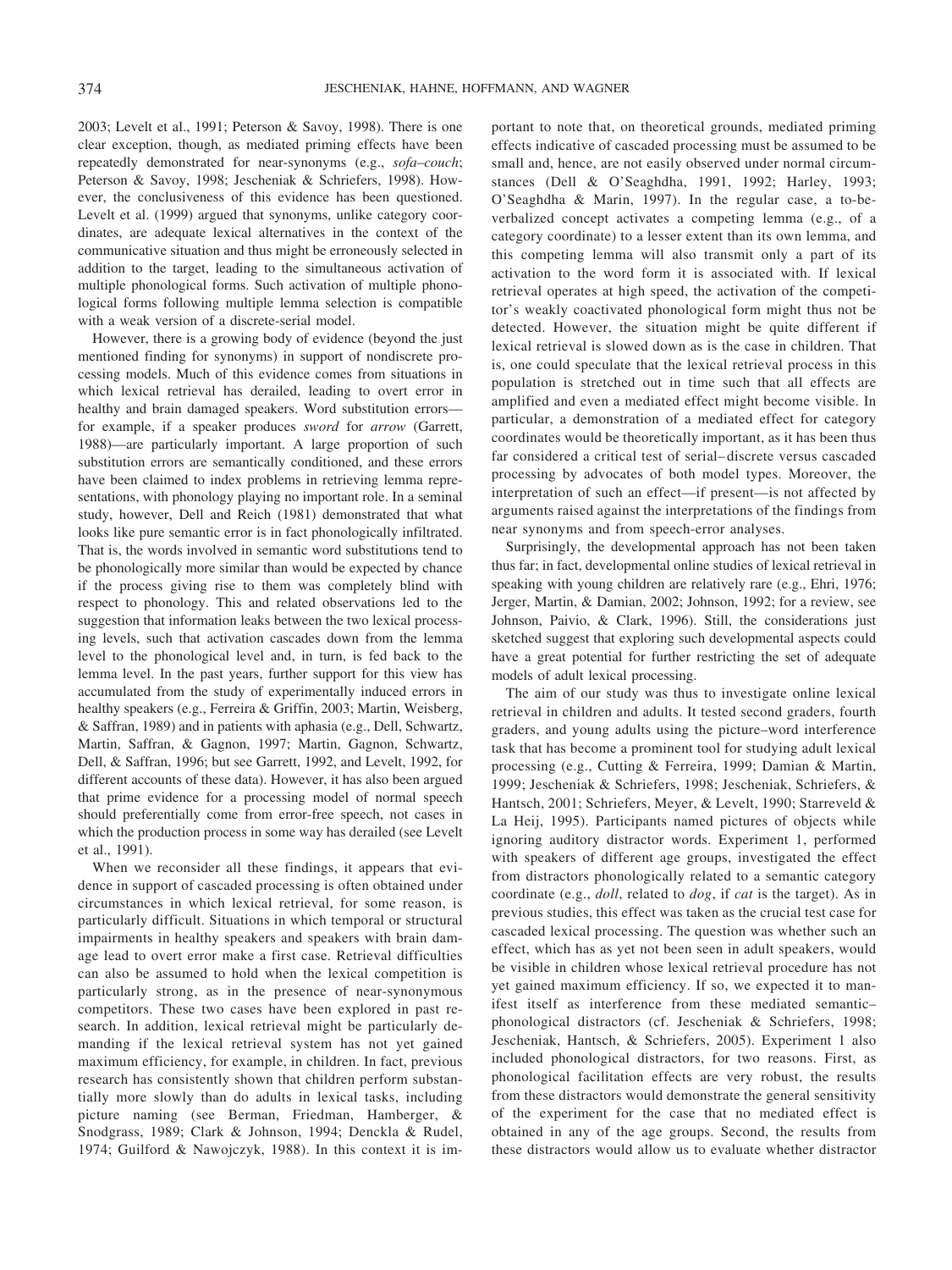effects are generally amplified in children as compared with adults.<sup>1</sup>

#### Experiment 1

Experiment 1 was performed with three different age groups (second graders, fourth graders, and young adults) and tested for the phonological activation of semantic category coordinates (i.e., mediated semantic–phonological interference) and for the phonological activation of the target word (i.e., phonological facilitation). We predicted phonological facilitation effects for all age groups, with effects being larger for children than adults. The crucial question was whether mediated semantic–phonological interference would be obtained for any of these groups.

#### *Method*

#### *Participants*

Thirty-two second graders (ages ranging from 7 years 3 months to 8 years 6 months,  $M = 7$  years 10 months,  $SD = 0$  years 4 months) were tested in Experiment 1A, 32 fourth graders (ages ranging from 9 years 4 months to 10 years 8 months,  $M = 9$  years 11 months,  $SD = 0$  years 5 months) were tested in Experiment 1B, and 36 undergraduate students from the University of Leipzig (ages ranging from 19 years 3 months to 30 years 2 months,  $M = 23$  years 7 months,  $SD = 2$  years 6 months) were tested in Experiment 1C. In this and the following experiments, participants had normal or corrected-to-normal vision and no known hearing impairment. Adults were paid the equivalent of \$7.50 for their participation, and children received toys and other small gifts at their own choice.

# *Materials*

Line drawings of 16 objects with unambiguous names were used as experimental pictures. For each picture, two distractors were selected: A first distractor minimally shared the initial consonant–vowel segments with the name of a semantic category coordinate but was phonologically unrelated to the picture name and semantically unrelated to both the picture name and the category coordinate (e.g., distractor *Honig* [honey], which is related to *hose* [trousers], if the object name was *Mantel* [coat], mediated semantic–phonological condition). A second distractor minimally shared the initial consonant–vowel segments with the picture name, but was semantically unrelated to it (e.g., *Maske* [*mask*], phonological condition; see Appendix A for a complete list). Unrelated control conditions, against which the effects from the two related distractors could be evaluated, were created by reassigning these distractors to the pictures. Another 6 objects with appropriate distractors were selected to be used in the construction of practice and warm-up trials. We only considered picture names and distractor words that we assumed to be familiar to second graders; this included the names of the mediating semantic category coordinates not appearing in the experiment. The final selection of these words was validated by informal ratings from 10 teachers recruited from the same school as the children participating in Experiment 1.

Pictures were prepared to fill a square of approximately  $50 \times 50$  mm. Auditory distractor words were spoken by a female native speaker of German. Mediated semantic–phonologically related distractors varied in duration from 448 ms to 815 ms with an average of 664 ms  $(SD = 98 \text{ ms})$ and phonologically related distractors from 513 ms to 788 ms with an average of 690 ms  $(SD = 85 \text{ ms})$ . For each picture, we also recorded a sentence to be used when familiarizing participants with the pictures and their names. The sentences took the form "This is the  $x$ ," with  $x$  being the picture name. These sentences were spoken by a male native speaker of

German. All auditory materials were digitized at a sampling rate of 22 kHz for presentation during the experiment.

# *Design*

There were two pairs of critical comparisons of distractor conditions: distractors phonologically related to a semantic competitor versus unrelated distractors (mediated effect) and distractors phonologically related to the target versus unrelated distractors (phonological effect). In Experiment 1C, in which we tested adult participants, stimulus onset asynchrony (SOA) was varied in three steps (0 ms, 150 ms, 300 ms). SOAs were blocked and their sequence was fully counterbalanced across groups of participants, using a Latin square procedure. Each participant received each target picture exactly once in each SOA and each distractor condition. Within each SOA block, the sequence of distractor conditions was counterbalanced using a sequentially balanced random Latin square procedure; across different lists, each distractor condition appeared equally often at each repetition level of a given item in each SOA block with the transition probability for distractor conditions being sequentially controlled. Moreover, the following general criteria were applied in creating 12 different experimental lists: (a) Semantically or phonologically related pictures or distractors did not follow in adjacent trials, (b) repetitions of a picture were separated by at least eight intervening trials, and (c) no more than three trials from the same condition appeared in succession. The 12 experimental lists were used equally often. In Experiment 1B, in which we tested fourth graders, the same SOAs were used, but an SOA of 0 ms was always presented as the final experimental block, whereas the sequence of SOA 150 ms and 300 ms was counterbalanced. In Experiment 1A, in which we tested second graders, only the latter two SOAs were used.<sup>2</sup> This change reduced the number of experimental lists to 8.

# *Procedure*

Participants were tested individually. They were comfortably seated in a dimly lit room, separated from the experimenter by a partition wall. Visual stimuli were presented on a CRT as black line drawings on a light gray background. Viewing distance was about 60 cm. Auditory distractors were presented with Sennheiser HD 495 headphones (Sennheiser, Wedemark, Germany) at a comfortable listening volume. The presentation of all stimuli and the online collection of the data were controlled by a computer with a Pentium processor (Intel Corporation, Santa Clara, CA). Speech-onset latencies were measured to the closest millisecond with a voice key connected to the computer (Nijmegen Experimental Setup system developed at the Max Planck Institute for Psycholinguistics, Nijmegen, the Netherlands, with a Sennheiser ME40 microphone).

In the experimental trials, target pictures were presented in the center of the CRT for 1 s. Auditory distractors started either simultaneously with picture onset ( $SOA = 0$  ms), 150 ms later ( $SOA = 150$  ms), or 300 ms later  $(SOA = 300 \text{ ms})$ . Speech onset latencies were measured from picture onset.

<sup>&</sup>lt;sup>1</sup> We deliberately refrained from including semantic distractors (i.e., words denoting a category coordinate to a target) in this experiment to distract the participants' attention from the mediated condition. We reasoned that participants might become quickly aware of the mediated relations (e.g., *doll*–*cat*) when being exposed to the underlying semantic relations (e.g., *dog*–*cat*).

<sup>2</sup> This decision was based on pilot studies that had revealed that an SOA of 0 ms was particularly difficult for the children. At this SOA, distractors led to a blocking of the naming response on a substantial proportion of trials, even after some training with the task. This was particularly true if an SOA of 0 ms was presented in the first experimental block.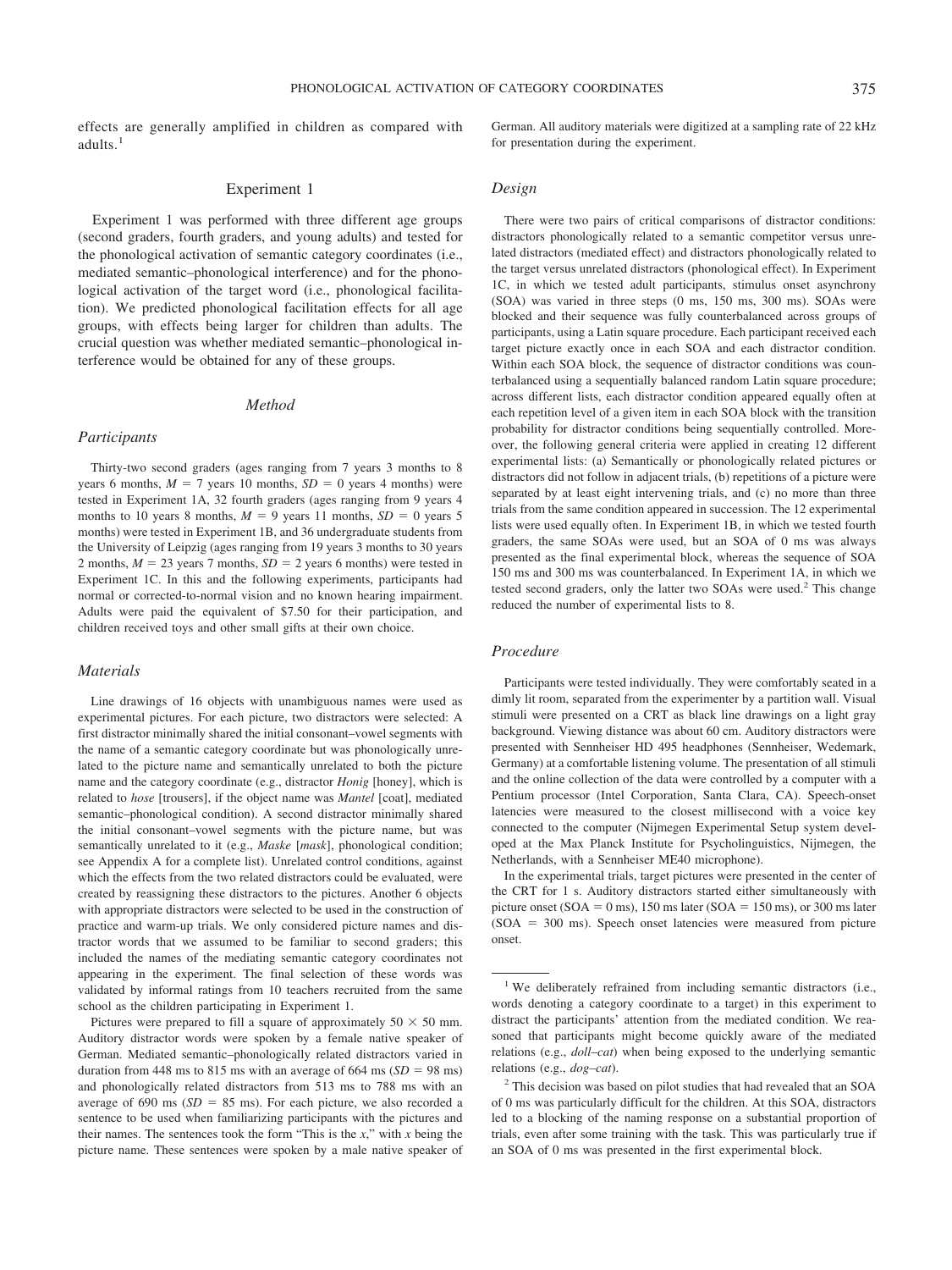Adult participants tested in Experiment 1C first received written instructions, which emphasized the speed and accuracy of their responses. They were then familiarized with the pictures and their names. Participants saw each picture on the CRT and listened to the spoken sentence providing its name. The picture remained in view until participants pressed a button and the next picture appeared. In a next step, participants were familiarized with the speeded picture-naming task. The pictures were presented one by one, and the participants named them as quickly as possible. All pictures appeared twice during this phase. The experimenter monitored whether participants used the appropriate names and provided the correct names if necessary. In a final step, participants were familiarized with picture naming in the presence of auditory distractors. There was a practice block with 12 trials, presented with the same SOA that would be used in a participant's initial experimental block. Then the main experiment started, consisting of three SOA blocks and short breaks in between. Each block started with 6 warm-up trials.

For children, tested in Experiments 1A and 1B, the written instructions were replaced with oral instructions, and the amount of training was increased. In the second training phase, including distractors, they received up to four practice blocks (in which also experimental pictures, but no experimental distractors, were used). Practice was discontinued if the individual child's performance approached an acceptable level and did not further improve with respect to the speed and accuracy of responses, according to the experimenter's (Stefanie Hoffmann's) impression.

#### *Results and Discussion*

Observations were coded as erroneous and discarded from the reaction time analyses whenever any of the following conditions held: (a) A picture had been named with other than the expected name, (b) a nonspeech sound preceded the target utterance, triggering the voice key, (c) a dysfluency occurred or an utterance was repaired, or (d) a speech onset latency exceeded 2.5 s. Observations deviating from a participant's and an item's mean by more than 3 *SD*s were considered as outliers and also discarded from the reaction time analyses, as were malfunctions of the voice key. For these latter two cases, however, no errors were coded. According to these criteria, 781 observations (19.1%) were discarded in Experiment  $1A$ ,  $3642$  observations (10.5%) in Experiment 1B, and 280 observations (4.1%) in Experiment 1C. For each age group, averaged reaction times and error rates were submitted to analyses of variance (ANOVAs), separately for the mediated distractor conditions and the phonological distractor conditions. Statistical analyses involved the fixed variables relatedness (related vs. unrelated) and SOA (0 ms vs. 150 ms vs. 300 ms, or 150 ms vs. 300 ms, in Experiment 1A). These analyses for the individual age groups are preceded by joint analyses on all age groups tested in Experiments 1A to 1C, restricted to those SOAs received by all participants (i.e., SOAs of 150 and 300 ms). For all analyses reported here, the significance level was set at .05. Probability values are provided only for those cases in which an effect approached but did not reach this criterion.

Table 1 displays mean reaction times and error rates per SOA and distractor type for Experiment 1. Figure 1 displays the reaction time differences between related and unrelated conditions for mediated and phonological conditions separately for each age group and each SOA.

#### *Joint Analysis of Experiments 1A to 1C*

*Effects from phonological distractors.* These analyses revealed a significant effect of age,  $F_1(2, 97) = 104.16$ ,  $MSE = 109,063.15; F_2(2, 30) =$ 

347.89,  $MSE = 15,189.52$ , for naming latencies, and  $F_1(2, 97) = 45.77$ ,  $MSE = 3.73$ ;  $F<sub>2</sub>(2, 30) = 30.91$ ,  $MSE = 10.03$ , for error rates, reflecting the fact that naming latencies and error rates decreased with age. Responses were faster and more accurate in the related condition, yielding significant relatedness effects,  $F_1(1, 97) = 206.72$ ,  $MSE = 11,040.91$ ;  $F_2(1, 15) =$ 66.94,  $MSE = 16,418.56$ , for naming latencies, and  $F_1(1, 97) = 19.06$ ,  $MSE = 2.06$ ;  $F<sub>2</sub>(1, 15) = 7.01$ ,  $MSE = 11.05$ , for error rates. Age interacted with relatedness in the analysis of naming latencies,  $F_1(2, 97) =$ 39.77,  $MSE = 11,040.91$ ;  $F<sub>2</sub>(2, 30) = 38.29$ ,  $MSE = 4,994.83$ , showing that the younger age groups exhibited larger facilitation effects. There was a main effect of SOA, reflecting longer naming latencies and more errors at an SOA of 150 ms,  $F_1(1, 97) = 78.24$ ,  $MSE = 16,362.09$ ;  $F_2(1, 15) =$ 69.51,  $MSE = 9,907.90$ , for naming latencies, and  $F_1(1, 97) = 18.19$ ,  $MSE = 1.24$ ;  $F<sub>2</sub>(1, 15) = 15.65$ ,  $MSE = 2.82$ , for error rates. SOA interacted with relatedness in the analysis of naming latencies, reflecting larger facilitation effects at an SOA of 150 ms,  $F_1(1, 97) = 26.45$ ,  $MSE =$ 7,415.73;  $F_2(1, 15) = 21.77$ ,  $MSE = 4.647.16$ . Finally, there was an interaction of age and SOA, reflecting the fact that the decrease in latencies and error rates from an SOA of 150 ms to an SOA of 300 ms was much stronger for children than for adults,  $F_1(2, 97) = 18.56$ ,  $MSE = 16,362.09$ ;  $F<sub>2</sub>(2, 30) = 30.30$ , *MSE* = 5,699.55, for naming latencies, and  $F<sub>1</sub>(2, 97) =$ 3.72,  $MSE = 1.24$ ;  $F_2(2, 30) = 3.07$ ,  $p = .06$ ,  $MSE = 2.73$ , for error rates.

*Effects from mediated semantic–phonological distractors.* Again, there was a significant effect of age,  $F_1(2, 97) = 98.40$ ,  $MSE = 160,625.63; F<sub>2</sub>(2, 30) = 318.01, MSE = 22,594.01, for$ naming latencies, and  $F_1(2, 97) = 34.89$ ,  $MSE = 7.54$ ;  $F_2(2, 30) =$ 66.98,  $MSE = 7.13$ , for error rates, reflecting the fact that naming latencies and error rates decreased with age. Responses were slower in the related condition than in the unrelated condition, although the effect was only significant in the participant analysis and approaching significance in the item analysis,  $F_1(1, 97) =$ 9.28,  $MSE = 6,634.07$ ;  $F_2(1, 15) = 3.85$ ,  $p = .07$ ,  $MSE =$ 8,267.97. Most important, the interaction of age and relatedness was significant in the analysis of naming latencies,  $F_1(2, 97) =$ 4.30,  $MSE = 6,634.07$ ;  $F<sub>2</sub>(2, 30) = 3.97$ ,  $MSE = 4,485.02$ , reflecting the fact that mediated distractors led to interference in the youngest age group but not in adults. There was also a significant effect of SOA,  $F_1(1, 97) = 101.40$ ,  $MSE = 19,424.04$ ;  $F_2(1, 15) = 280.55$ ,  $MSE = 3,761.91$ , for naming latencies, and  $F_1(1, 97) = 3.49, p = .07, MSE = 2.49; F_2(1, 15) = 10.29,$  $MSE = 1.64$ , for error rates, reflecting slower responses and more errors at an SOA of 150 ms. SOA also interacted with age in the analysis of naming latencies, reflecting the fact that the decrease from an SOA of 150 ms to an SOA of 300 ms was much stronger for children than for adults,  $F_1(2, 97) = 19.25$ ,  $MSE = 19,424.04$ ;

<sup>3</sup> Overall error rates for this group amounted to 18.9%. They were distributed as follows across coded categories: (a) wrong picture names in 2.3% of cases, (b) nonspeech sound triggering the voice key in 2.3% of cases, (c) disfluencies in 3.1% of cases, and (d) time-outs (reaction time  $\ge$ 2.5 s) in 11.3% of cases. That is, most of the errors resulted from trials in which participants did not respond in a timely way or did not respond at all (mediated related, 12.9%; mediated unrelated, 11.8%; phonologically related, 8.0%; phonologically unrelated, 12.4%). This is consistent with our finding from the pilot studies that blocking of responses was a frequent event in this age group, in particular when target and distractor were presented in close succession or simultaneously. Nevertheless, it should be noted that there was substantial variability between participants, some performing with adult accuracy (less than 5% errors) and others exhibiting high error rates (about 40%). Closer inspection of the data, however, did not reveal a natural cutoff criterion for replacing individual participants.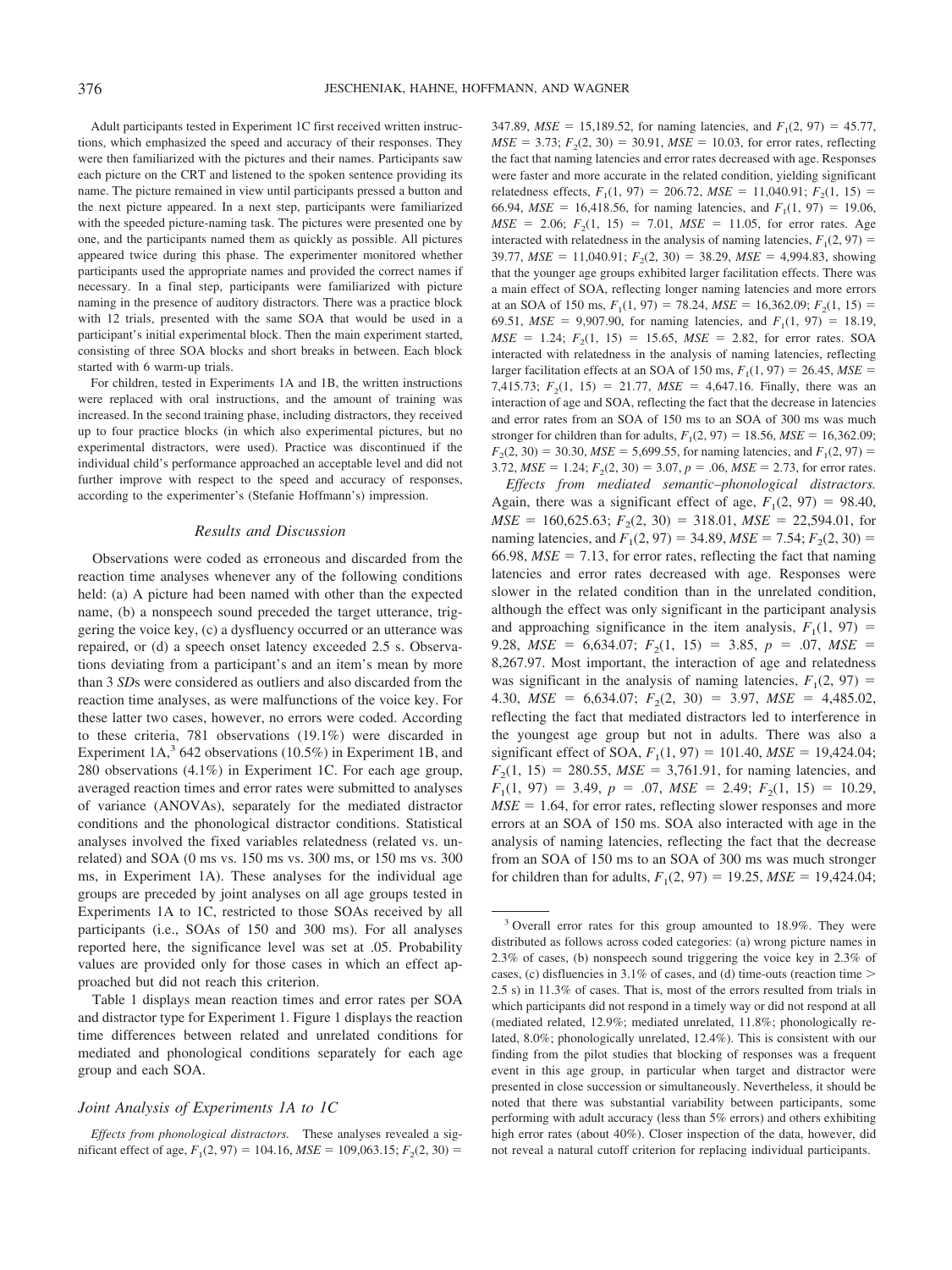# PHONOLOGICAL ACTIVATION OF CATEGORY COORDINATES 377

|                 |                 | Phonological conditions             |             |                             | Mediated semantic-phonological<br>conditions |             |
|-----------------|-----------------|-------------------------------------|-------------|-----------------------------|----------------------------------------------|-------------|
| Distractor type | SOA 0 ms        | SOA 150 ms                          | SOA 300 ms  | SOA 0 ms                    | SOA 150 ms                                   | SOA 300 ms  |
|                 |                 |                                     | 2nd graders |                             |                                              |             |
| Related         |                 |                                     |             |                             |                                              |             |
| M               |                 | 1,034                               | 894         |                             | 1,351                                        | 1,135       |
| SE              |                 | 52                                  | 45          |                             | 59                                           | 67          |
| $%$ error       |                 | 16.8                                | 11.1        |                             | 21.1                                         | 22.3        |
| SE              |                 | 1.6                                 | 1.6         |                             | 2.6                                          | 2.8         |
| Unrelated       |                 |                                     |             |                             |                                              |             |
| М               |                 | 1,365                               | 1,100       |                             | 1,303                                        | 1,068       |
| SE              |                 | 53                                  | 58          |                             | 53                                           | 62          |
| $%$ error       |                 | 22.3                                | 18.2        |                             | 21.9                                         | 18.0        |
| SE              |                 | 2.8                                 | 2.8         |                             | 2.6                                          | 2.5         |
| Difference      |                 |                                     |             |                             |                                              |             |
| М               |                 | $-330***$                           | $-206***$   |                             | 48                                           | $66*′†$     |
| SE              |                 | 31                                  | 37          |                             | 29                                           | 31          |
| $%$ error       |                 | $-5.5$ <sup><math>+</math>/ns</sup> | $-7.0***$   |                             | $-0.8$                                       | $4.3***$ /* |
| SЕ              |                 | 2.8                                 | 2.5         |                             | 2.1                                          | 1.5         |
|                 |                 |                                     | 4th graders |                             |                                              |             |
|                 |                 |                                     |             |                             |                                              |             |
| Related         |                 |                                     |             |                             |                                              |             |
| M               | 873             | 767                                 | 687         | 1,006                       | 951                                          | 773         |
| SE              | 23              | 22                                  | 15          | 32                          | 39                                           | 29          |
| $%$ error       | 9.2             | 7.2                                 | 4.7         | 12.5                        | 13.5                                         | 8.6         |
| SE              | 1.4             | 1.5                                 | 0.9         | 1.5                         | 2.2                                          | 1.7         |
| Unrelated       |                 |                                     |             |                             |                                              |             |
| M               | 1,042           | 955                                 | 789         | 989                         | 928                                          | 762         |
| <b>SE</b>       | 32              | 39                                  | 26          | 31                          | 33                                           | 25          |
| $%$ error       | 12.9            | 12.7                                | 8.0         | 10.4                        | 11.5                                         | 8.6         |
| SE              | 1.7             | 2.0                                 | 1.1         | 1.8                         | 2.0                                          | 1.4         |
| Difference      |                 |                                     |             |                             |                                              |             |
| M               | $-169***$       | $-188***}{***}$                     | $-102***$   | 17                          | 23                                           | 12          |
| <b>SE</b>       | 24              | 30                                  | 18          | 20                          | 19                                           | 18          |
| $%$ error       | $-3.7$ † $'$ †  | $-5.5*$ /ns                         | $-3.3*/$ †  | 2.1                         | 2.0                                          | 0.0         |
| SE              | 2.1             | 2.6                                 | 1.4         | 1.8                         | 1.8                                          | 1.3         |
|                 |                 |                                     | Adults      |                             |                                              |             |
| Related         |                 |                                     |             |                             |                                              |             |
| M               | 511             | 492                                 | 506         | 575                         | 545                                          | 518         |
| SE              | 9               | 6                                   | 5           | 10                          | 7                                            | 5           |
| $%$ error       | 3.8             | 2.6                                 | 2.6         | 5.6                         | 3.8                                          | 2.8         |
| SE              | 0.9             | 0.8                                 | 0.7         | 0.9                         | 0.9                                          | 0.8         |
| Unrelated       |                 |                                     |             |                             |                                              |             |
| M               | 597             | 561                                 | 518         | 572                         | 542                                          | 521         |
| SE              | $\overline{9}$  | 8                                   | 6           | $\boldsymbol{9}$            | $\boldsymbol{7}$                             | 6           |
| $%$ error       | 4.2             | 4.2                                 | 3.3         | 4.3                         | 3.3                                          | 3.8         |
| SE              | 0.7             | 0.6                                 | 0.6         | 0.9                         | 0.8                                          | 0.8         |
| Difference      |                 |                                     |             |                             |                                              |             |
| M               | $-86***$ '**'** | $-69***$                            | $-13***$    | $\ensuremath{\mathfrak{Z}}$ | $\mathfrak z$                                | $-3$        |
| $\cal SE$       | 6               | 5                                   | 3           | $\sqrt{5}$                  | $\mathfrak{Z}$                               | 3           |
| $\%$ error      | $-0.3$          | $-1.6$                              | $-0.7$      | 1.2                         | 0.5                                          | $-1.0$      |
|                 |                 |                                     | 0.8         |                             |                                              |             |
| SE              | 1.1             | 1.0                                 |             | 1.1                         | 1.0                                          | 0.8         |

| Table 1                                                                               |  |
|---------------------------------------------------------------------------------------|--|
| Mean Naming Latencies (in Milliseconds) and Errors (in Percentages) From Experiment 1 |  |

*Note.* The dashes indicate that SOA 0 ms was not tested in this age group. Positive difference scores reflect interference, and negative difference scores reflect facilitation. Significance of these scores is indicated by the superscripts. The first superscript indicates results from the *t* tests by participant. The second superscript indicates results from the  $t$  tests by item.  $SOA =$  stimulus onset asynchrony.  $\dagger p < .10.$   $\ast p < .05.$   $\ast \ast p < .01.$   $\ast \ast \ast p < .001.$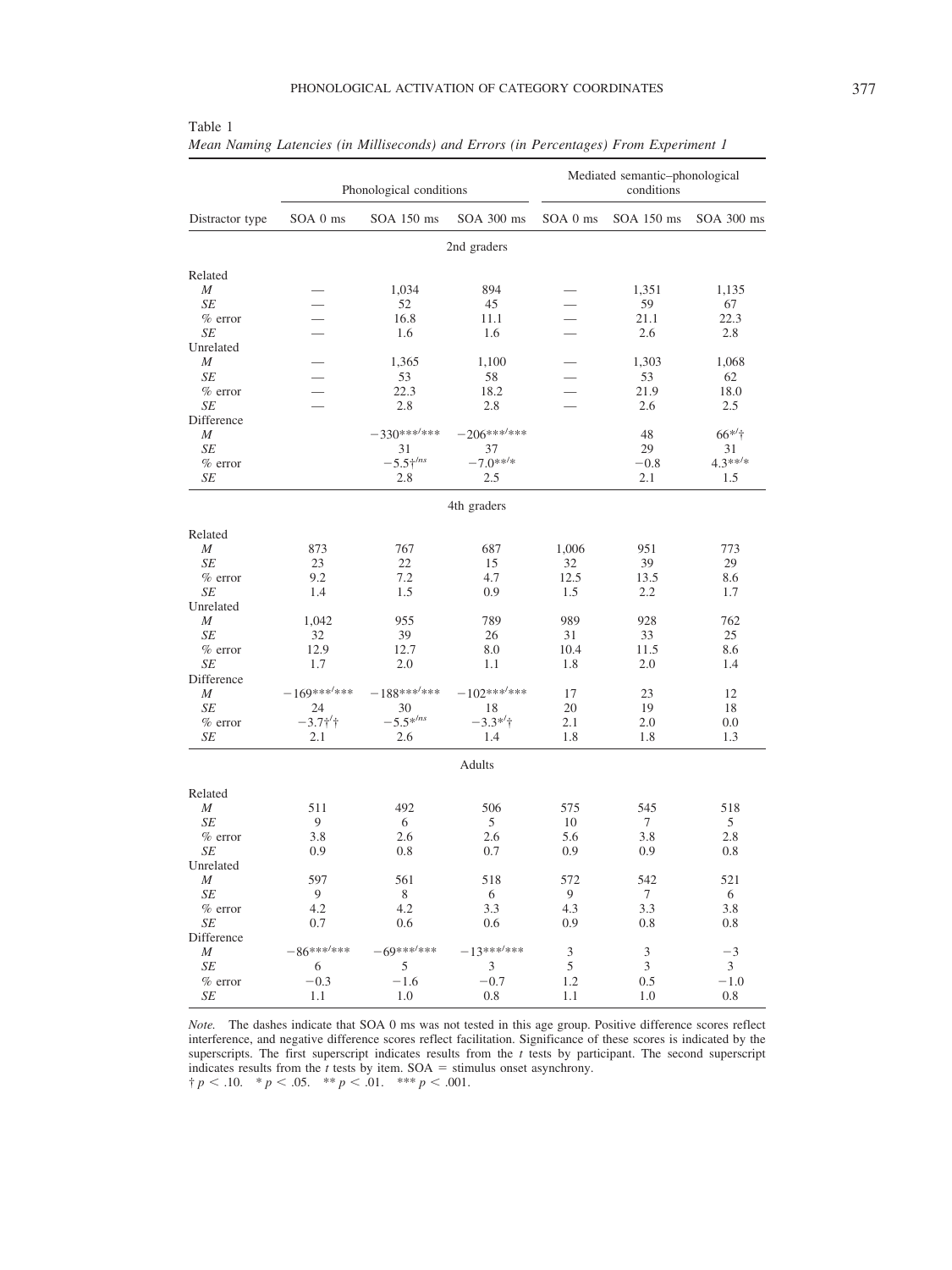

*Figure 1.* Mean reaction time (RT) differences (related– unrelated) and standard errors (in milliseconds) for the mediated and phonological conditions from Experiment 1. Positive scores reflect interference; negative scores reflect facilitation. sem-pho = mediated semantic–phonological conditions; pho = phonological conditions.

 $F<sub>2</sub>(2, 30) = 95.13$ , *MSE* = 2,266.94. Finally, there was an interaction of age, SOA, and relatedness in the analysis of error rates, reflecting the fact that in second graders interference in the related condition was seen at an SOA of 300 ms but for fourth graders such a trend was visible at an SOA of 150 ms,  $F_1(2, 97) = 3.42$ ,  $MSE = 0.95; F_2(2,30) = 2.93, p = .07, MSE = 2.24.$ 

Next, analyses for the individual age groups are reported. These analyses included all SOAs that were tested with a particular group.

#### *Experiment 1A: Second Graders*

*Effects from phonological distractors.* Phonologically related distractors facilitated naming responses,  $F_1(1, 31) = 109.45$ ,  $MSE = 21,035.42$ ;  $F<sub>2</sub>(1, 15) = 62.80$ ,  $MSE = 17,199.03$ , for naming latencies, and  $F_1(1, 31) = 8.41$ ,  $MSE = 3.81$ ;  $F_2(1, 15) =$ 5.58,  $MSE = 11.47$ , for error rates. Naming latencies and error rates decreased with longer SOAs,  $F_1(1, 31) = 44.20$ ,  $MSE =$ 29,722.71;  $F_2(1, 15) = 52.74$ ,  $MSE = 14,883.87$ , for naming latencies, and  $F_1(1,31) = 7.72$ ,  $MSE = 2.53$ ;  $F_2(1,15) = 7.92$ ,  $MSE = 4.93$ , for error rates. Relatedness interacted with SOA in the analysis of naming latencies,  $F_1(1, 31) = 7.42$ ,  $MSE =$ 16,614.05;  $F_2(1, 15) = 9.28$ ,  $MSE = 7.023.90$ ). The *t* tests we performed revealed that faster responses with related distractors were obtained at each SOA, but the effect was smaller at an SOA of 300 ms.

*Effects from mediated semantic–phonological distractors.* Mediated distractors led to longer naming latencies than unrelated distractors,  $F_1(1, 31) = 6.42$ ,  $MSE = 16,278.27$ ;  $F_2(1, 15) = 4.61$ ,  $MSE = 13,944.27$ . Descriptively, error rates pointed into the same direction, with 1.8% more errors in the related condition. This trend, however, was not reliable,  $F_1(1, 31) = 2.12$ ,  $p = .16$ ,  $MSE = 1.19$ ;  $F<sub>2</sub>(1, 15) = 3.05$ ,  $p = .10$ ,  $MSE = 1.66$ . Naming latencies decreased with longer SOAs,  $F_1(1, 31) = 41.92$ ,  $MSE =$ 38,917.08;  $F_2(1, 15) = 261.64$ ,  $MSE = 3,971.56$ . There was no interaction of relatedness and SOA in the analysis of naming latencies ( $F_1$  and  $F_2$  < 1), but there was a trend in the analysis of error rates,  $F_1(1, 31) = 3.54$ ,  $p = .07$ ,  $MSE = 1.49$ ;  $F_2(1, 15) =$ 3.41,  $p = .09$ ,  $MSE = 3.10$ , reflecting the fact that more errors in the related condition were only observed at an SOA of 300 ms.

#### *Experiment 1B: Fourth Graders*

*Effects from phonological distractors.* Phonologically related distractors facilitated naming responses,  $F_1(1, 31) = 66.40$ ,  $MSE = 16,912.48; F<sub>2</sub>(1, 15) = 42.18, MSE = 14,394.96, for$ naming latencies, and  $F_1(1, 31) = 8.70$ ,  $MSE = 2.45$ ;  $F_2(1, 15) =$ 5.44,  $MSE = 7.84$ , for error rates. Naming latencies and error rates decreased with longer SOAs,  $F_1(2, 62) = 49.14$ ,  $MSE =$ 15,684.50;  $F_2(2, 30) = 50.52$ ,  $MSE = 8,035.58$ , for naming latencies, and  $F_1(2, 62) = 7.39$ ,  $MSE = 1.34$ ;  $F_2(2, 30) = 9.34$ ,  $MSE = 2.12$ , for error rates. Relatedness interacted with SOA in the analysis of naming latencies,  $F_1(2, 62) = 5.46$ ,  $MSE =$ 5,981.96;  $F_2(2, 30) = 7.13$ ,  $MSE = 2,464.17$ . The *t* tests we performed revealed that faster responses with related distractors were obtained at each SOA, but the effect was smaller at an SOA of 300 ms.

*Effects from mediated semantic–phonological distractors.* Descriptively, longer naming latencies and more errors were observed with related distractors, but these effects could not be confirmed statistically,  $F_1(1, 31) = 2.71$ ,  $p = .11$ ,  $MSE = 5,179.57$ ;  $F_2(1, 1)$  $15) = 1.07, p = .32, MSE = 3,606.18$ , for naming latencies, and  $F_1(1, 31) = 1.91, p = .18, MSE = 1.20; F_2(1, 15) = 1.66, p = .22,$  $MSE = 2.77$ , for error rates. Naming latencies and error rates decreased with longer SOAs,  $F_1(2, 62) = 53.97$ ,  $MSE =$ 16,965.92;  $F_2(2, 30) = 123.86$ ,  $MSE = 3,657.99$ , for naming, and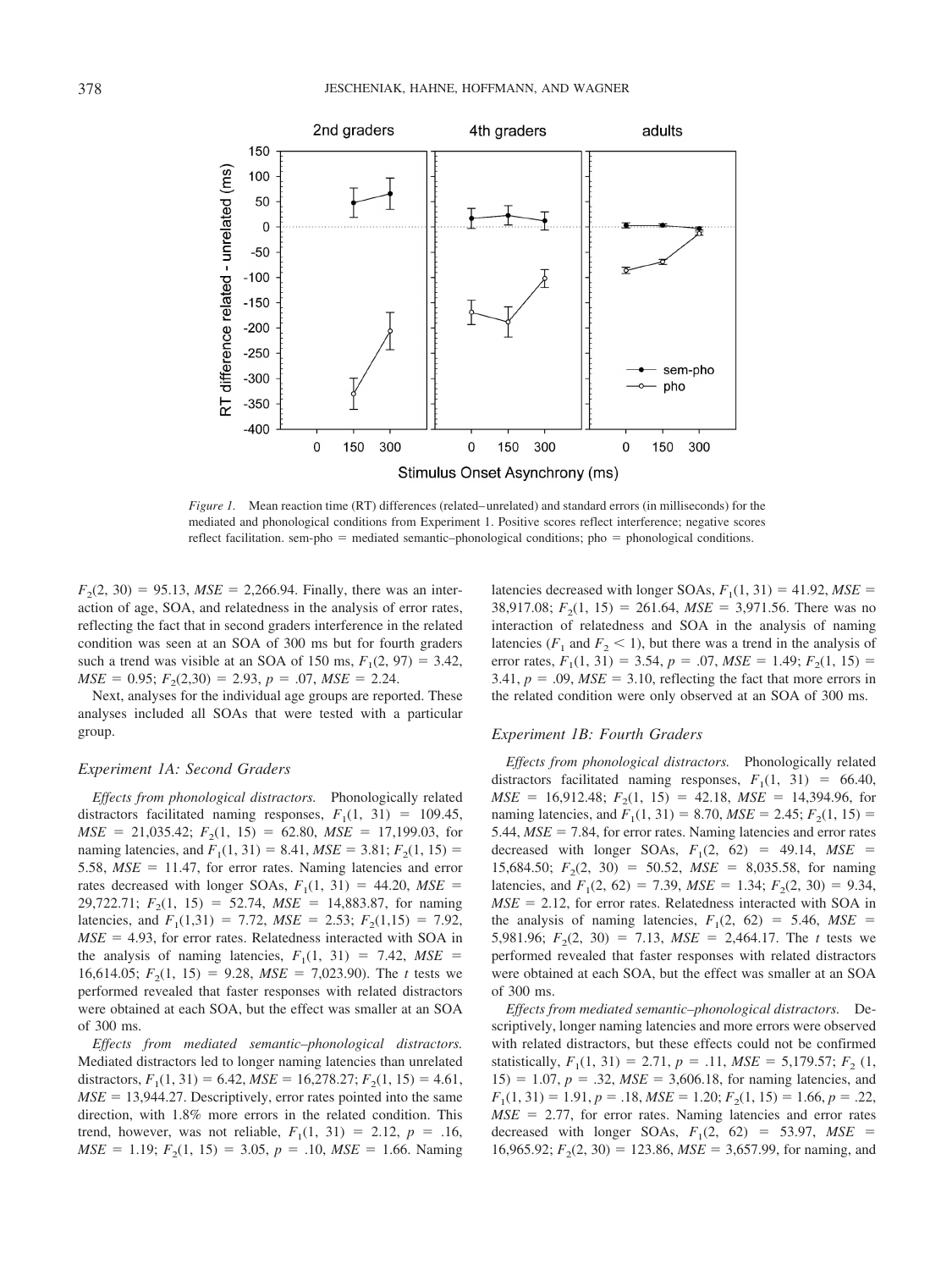$F_1(2, 62) = 2.46, p = .09, MSE = 2.71; F_2(2, 30) = 4.92, MSE =$ 2.71, for error rates. There was no interaction of relatedness and SOA (all  $Fs < 1$ , for naming latencies and error rates).

#### *Experiment 1C: Adults*

*Effects from phonological distractors.* Phonologically related distractors led to faster naming latencies,  $F_1(1, 35) = 382.58$ ,  $MSE = 438.70$ ;  $F<sub>2</sub>(1, 15) = 100.25$ ,  $MSE = 754.69$ . Naming latencies decreased with longer SOAs,  $F_1(2, 70) = 25.88$ ,  $MSE =$ 1,241.80;  $F_2(2, 30) = 39.76$ ,  $MSE = 371.66$ . Relatedness interacted with SOA in the analysis of naming latencies,  $F_1(2, 70) =$ 71.04,  $MSE = 372.69$ ;  $F<sub>2</sub>(2, 30) = 29.92$ ,  $MSE = 393.10$ . The *t* tests we performed revealed that faster responses with related distractors were obtained at each SOA, but the effect was smaller at an SOA of 300 ms.

*Effects from mediated semantic–phonological distractors.* Naming latencies decreased with longer SOAs,  $F_1(2, 70) = 27.44$ ,  $MSE = 1,949.00$ ;  $F<sub>2</sub>(2, 30) = 56.60$ ,  $MSE = 438.82$ . Most important, there was no reliable effect of relatedness, neither in the analysis of naming latencies nor in the analysis of error rates: main effect and interaction with relatedness, all  $Fs < 1$ , except  $F_1(2)$ ,  $70) = 1.43$ ,  $p = .25$ ,  $MSE = 0.43$ , for the interaction in the participant analysis of error rates.

As predicted, distractor effects were much larger in children than in adults. This was true for facilitation from phonologically related distractors, which was visible in all age groups. Interference from mediated distractors, by contrast, was seen only in young participants, not in adult participants. Albeit not extraordinary strong, for second graders the effect reached significance in the analysis of naming latencies, and there was an additional trend in the error analysis (with 1.8% more errors in the related condition). It seems, thus, that part of the effect manifested itself in the latency data and another part in the error data. When evaluating the theoretical significance of this pattern, one should reconsider that this interference effect must be expected to be small on theoretical grounds. A competitor's phonological form will always receive only a fraction of the competitor's lemma activation, and that lemma will—in the regular case—start with a lower activation than the lemma of the target word (see Dell & O'Seaghdha, 1991, 1992); consequently, a mediated effect of the type investigated has as yet not been observed with adult speakers in the context of conceptually driven lexical retrieval tasks, such as picture naming. In other domains, it could be confirmed statistically only when data were pooled across multiple experiments testing a large number of participants (see O'Seaghdha & Marin, 1997, for mediated effects in word naming).

With this qualification in mind, the data pattern invites the conclusion that phonological coactivation of category coordinates is strong enough to become visible in young speakers for which the lexical retrieval process is stretched out in time. However, before drawing that conclusion, we need to address an important issue relating to the nature of the experimental task. Although the picture–word interference task that we used in our experiments has become a standard tool for exploring lexical retrieval in speech production, it is a hybrid task in that it involves comprehension (i.e., auditory distractor recognition) as well as production components (i.e., object name retrieval). Jescheniak and Schriefers (1998) argued that valid inferences may only be drawn when taking these two components and their possible interaction into account (see also Starreveld, 2000). For the issue at hand here, this caveat is particularly important as one can only unambiguously attribute the age-related differential behavioral pattern to differences in speech production processes in children and adults if one can show that the different age groups do not differ with respect to (auditory) word recognition. For example, the pattern observed in Experiment 1 could in part or fully be due to the fact that children process auditory words in a qualitatively different way than adults do. Word recognition studies with adults have convincingly shown that upon their hearing the segments /do/, both *dog* and *doll* are activated at a semantic level. However, as soon as the segment /l/ is being processed, the coactivated candidate word *dog* becomes immediately deactivated (e.g., Marslen-Wilson, 1987; Zwitserlood, 1989). Given that children differ from adults in their ability with respect to inhibitory control (cf. Dempster, 1992), it is reasonable to speculate that such rapid deactivation of inappropriate lexical candidates may not operate in children in the very same way as it does in adults. Such a difference would be critical with respect to the locus of the mediated effect. If, for example, *dog* would not effectively and quickly be deactivated in the mental lexicon of the child upon hearing the segment /l/, the interference effect in the mediated condition (if *cat* is the target) would not come as a surprise; in fact, it would then reflect not phonological activation of semantic category coordinates but the persisting semantic activation of these words, and for that case interference has been demonstrated in numerous studies (e.g., Damian & Martin, 1999; Glaser & Düngelhoff, 1984; Jescheniak et al., 2001; Lupker, 1979; Rosinski, 1977; Schriefers et al., 1990; Starreveld & La Heij, 1995; Underwood, 1976).

A related point has been made by Jescheniak and Schriefers (1998). In a theoretical analysis of the picture–word interference task, these authors traced the possible locus or loci of mediated effects in detail. They pointed out that under certain assumptions including (a) that the activation of multiple lexical candidates triggered by the distractor percolates from the word form to the lemma level and (b) that the temporal synchronization of activation triggered by the picture and activation triggered by the distractor meets certain constraints—there might be a short phase at an early point in time during which mediated effects could arise but have their source at the lemma level, not the phonological level. Like the caveat mentioned before, this theoretical possibility critically hinges on the assumptions one makes about processing of the auditory distractor word. If the time window during which the mediated distractor activates the lemma of the semantic category coordinate to the target is much longer in children than in adults, mediated effects of the type just sketched might more likely be detected in children than in adults but would not speak to the issue of phonological activation of semantic category coordinates.

Unfortunately, relatively little is known with respect to the question of whether or not lexical activation and deactivation in auditory word recognition operates in a comparable way in children and adults (W. Marslen-Wilson and L. Tyler, personal communication, August 2002). There is a growing consensus that initial word recognition is relatively holistic and that representations become more segmentally based with development (e.g., Jusczyk, 1986, 1992; Walley, 1993). It has also been suggested that this process may even extend into early childhood (Fowler, 1991). Consistent with this view is the observation that first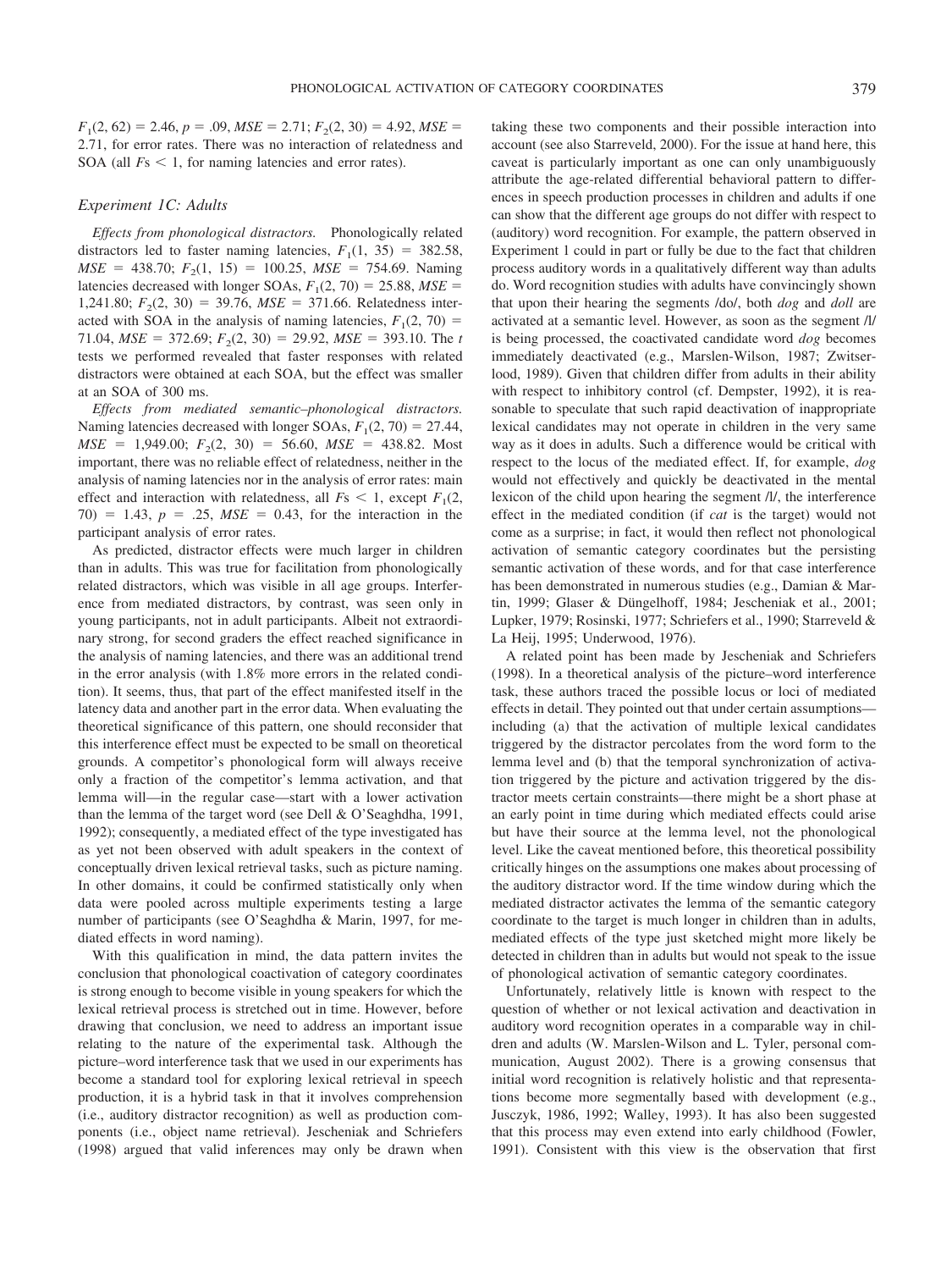graders need more auditory input than adults before correctly identifying a target word in gating studies (e.g., Garlock, Walley, & Metsala, 2001; Walley, 1988; Walley, Michela, & Wood, 1995). However, these studies do not speak directly to the issue at stake here, namely, whether rapid deactivation of initially activated lexical candidates occurs in children (i.e., second graders and older) in the same way as in adults. In order to explore whether the interference effect in the mediated condition is in part or fully due to differences in auditory word recognition (because the mediated distractor activated the lemma of a semantic category coordinate for an extended period of time) or due to lexical retrieval in speech planning (because activation cascaded from the conceptual level via the lemma of a semantic category coordinate to its associated word form), we thus conducted Experiment 2.

# Experiment 2

# *Method*

Experiment 2 used a speeded word–picture matching task. Participants were presented with an auditory word and a picture appearing immediately at the offset of the auditory stimulus. The participants' task was to indicate, as quickly and as accurately as possible, whether the auditory word denotes the picture name or not by pressing one of two buttons. For example, they would hear the word *doll* immediately followed by a picture of a cat (mediated condition) and, on a different trial, the auditory word would be *dog* for the same picture (semantic condition; actually, a different item set was used in this condition, as described later). For adults, we expected an interference effect in the semantic condition (*dog*) and no specific effect in the mediated condition (*doll*). To the extent that children differ from adults in that they cannot quickly inhibit inappropriate lexical (lemma) representations upon processing segmental mismatch (i.e., keeping *dog* active when having heard *doll*), we expected them to respond to *doll* and *dog* in a comparable way, exhibiting interference in both conditions.

#### *Participants*

Twenty-four second graders (ages ranging from 7 years 5 months to 8 years 11 months,  $M = 8$  years 1 month,  $SD = 0$  years 4 months) were tested in Experiment 2A, and 24 undergraduate students from the University of Leipzig (ages ranging from 20 years 0 months to 27 years 7 months,  $M = 23$  years 4 months,  $SD = 2$  years 0 months) were tested in Experiment 2B.

# *Materials*

The same materials as in Experiment 1 were used for the mediated condition, with the distractor words now figuring as probe words. In order to detract our participants' attention from the mediated condition, we refrained from using the names of the mediating category coordinates in the semantic condition. This decision was based on the consideration that the relation between *doll* and *cat* might become more salient and thus possibly subject to strategic behavior after processing of the pair *dog*–*cat*. Rather, we selected an additional set of 16 experimental pictures and 6 practice pictures (plus corresponding probe words) for realizing the semantic condition (see Appendix B). In selecting the new set of picture names and semantically related probe words, we followed the same constraints as in Experiment 1. The auditory probe words were spoken by the same female speaker as in Experiment 1. Semantically related probe words varied in duration from 502 to 845 ms with an average of 660 ms (*SD* 90 ms), and probe words used in the mediated condition (rerecorded, to keep acoustic parameters constant across the word sets used in the different conditions included in the experiment) varied in duration from 510 to 810 ms with an average of  $664 \text{ ms } (SD = 95 \text{ ms})$ . Unrelated control conditions, against which the effects from the two related conditions could be evaluated, were created by reassigning the probe words to the pictures.

Both sets of pictures were also tested in an identity condition (e.g., the word *cat* followed by a picture of a cat). This condition (and its control) was not of particular interest but was included only to create trials for which a positive response had to be given. These trials were thus not included in the statistical analyses. In all, there were 75% *no* trials and 25% *yes* trials.

#### *Design*

For each age group, there were two pairs of critical comparisons of conditions: the mediated condition versus its control and the semantic condition versus its control. Each participant received each target picture exactly once in each of four conditions: the mediated condition (or, depending on item set, the semantic condition), its control, the identity condition, and its control. These trials were assigned to two different blocks such that each word appeared once and each picture twice in each block, once in a related and once in a control condition. The presentation sequence of the blocks was counterbalanced across participant groups, and the sequence of conditions for a particular item was controlled using a sequentially balanced Latin square procedure. Moreover, the following general criteria were applied in creating four different experimental lists: (a) Semantically or phonologically related pictures or distractors did not follow in adjacent trials, (b) repetitions of a picture were separated by at least 16 intervening trials, (c) no more than 3 trials from the same condition appeared in succession, and (d) no more than 9 trials requiring the same response appeared in succession. The four experimental lists were used equally often.

#### *Procedure*

Participants were tested individually, using the same equipment as in the previous experiments. Responses were collected with a push button box containing two response buttons, one labeled *yes* and the other labeled *no*. Participants received oral (children) or written instructions (adults). Unlike in the previous experiment, participants were not familiarized with the pictures to rule out participants' being able to anticipate *no* responses when hearing probe words used in the semantic and in the mediated condition (and for which no matching pictures were included in the experiment). After receiving two practice blocks with 24 practice trials each, the main experiment started. It consisted of two blocks with 64 trials each, preceded by 6 warm-up trials. For the children, there were additional breaks halfway within each experimental block. A trial started with the presentation of the auditory probe word. Simultaneously with its offset, the picture was presented in the center of the CRT and remained visible for 1 s. Reaction times were measured from the onset of the picture. At the end of the experiment, participants were asked to provide the name for each of the pictures that they would spontaneously use to label that picture.

#### *Results and Discussion*

Observations were coded as erroneous and discarded from the reaction time analyses whenever the participant (a) had given the wrong push-button response or (b) had failed to respond within 2.5 s. Observations deviating from a participant's and an item's mean by more than 3 *SD*s were considered as outliers and also discarded from the reaction time analyses (but not coded as errors). According to these criteria, 106 observations (6.9%) were discarded in Experiment 2A and 67 observations (4.4%) in Experiment 2B. Averaged reaction times and error rates were submitted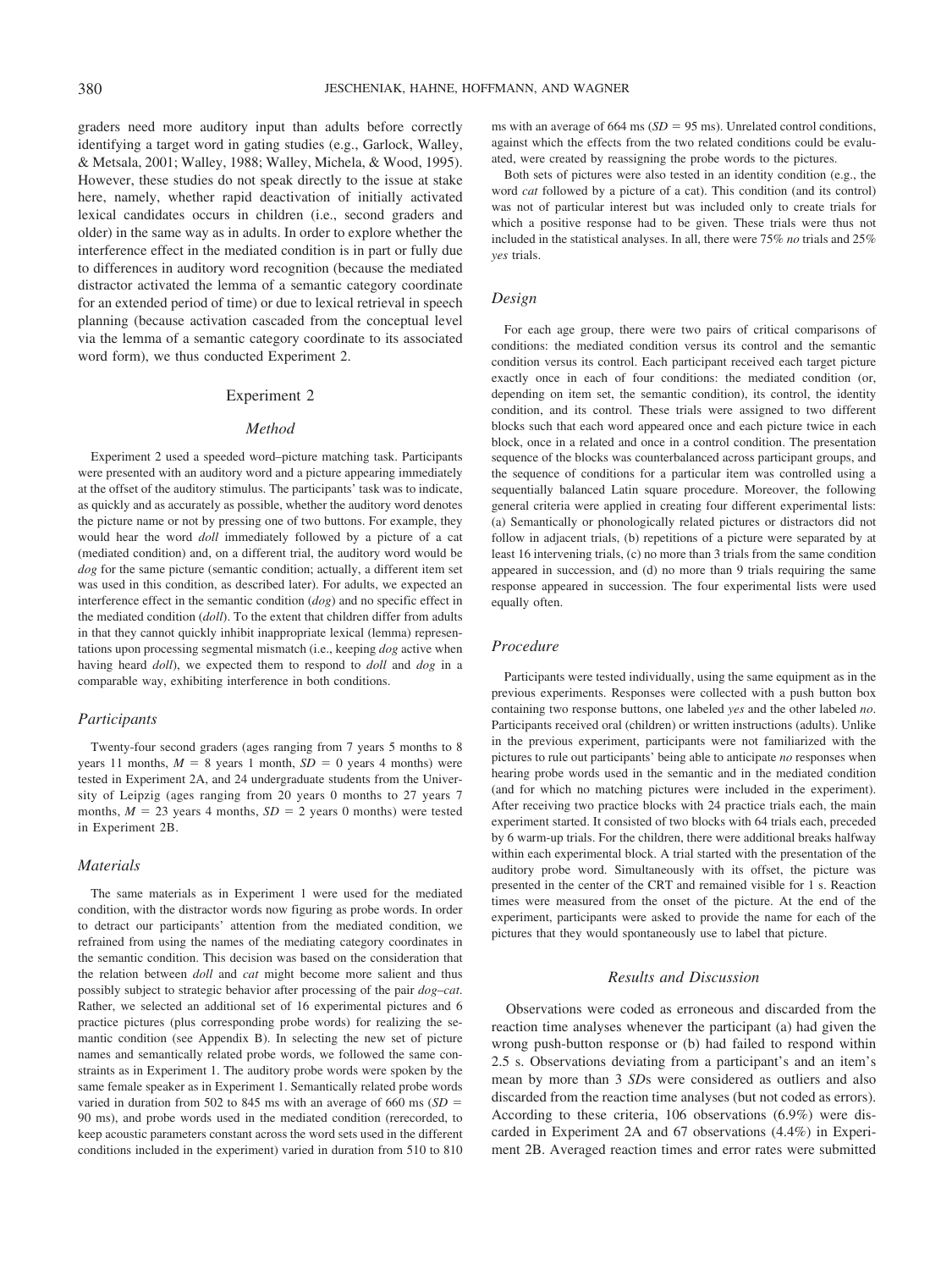to *t* tests, separately for the mediated conditions and the semantic conditions.

Table 2 displays mean reaction times and error rates for the mediated and the semantic conditions and the respective controls for Experiment 2. Figure 2 displays normalized reaction time differences between related and unrelated conditions for mediated and semantic conditions separately for each age group.

#### *Semantic Conditions*

Children took more time to respond than adults,  $F_1(1, 46)$  = 95.90,  $MSE = 27,065.57; F_2(1, 15) = 352.14, MSE = 5,232.16.$ Responses were slower and less accurate in the semantically related than in the unrelated condition,  $F_1(1, 46) = 181.63$ ,  $MSE =$ 2,471.74;  $F_2(1, 15) = 30.85$ ,  $MSE = 12,245.42$ , for reaction times, and  $F_1(1, 46) = 74.81$ ,  $MSE = 1.20$ ;  $F_2(1, 15) = 9.86$ ,  $MSE =$ 

#### Table 2

|  |  | Mean Reaction Times (in Milliseconds) and Errors |  |
|--|--|--------------------------------------------------|--|
|  |  | (in Percentages) From Experiment 2               |  |

| Distractor type  | Semantic<br>conditions | Mediated semantic-<br>phonological<br>conditions |
|------------------|------------------------|--------------------------------------------------|
|                  | 2nd graders            |                                                  |
| Related          |                        |                                                  |
| $\boldsymbol{M}$ | 941                    | 819                                              |
| <b>SE</b>        | 33                     | 38                                               |
| $%$ error        | 13.5                   | 1.6                                              |
| SE               | 1.9                    | 0.7                                              |
| Unrelated        |                        |                                                  |
| $\boldsymbol{M}$ | 765                    | 810                                              |
| <b>SE</b>        | 29                     | 34                                               |
| $%$ error        | 1.6                    | 0.8                                              |
| <b>SE</b>        | 0.7                    | 0.6                                              |
| Difference       |                        |                                                  |
| $\boldsymbol{M}$ | $176***$ /***          | 9                                                |
| <b>SE</b>        | 19                     | 13                                               |
| $%$ error        | $12.0***$              | 0.8                                              |
| SE               | 1.8                    | 0.6                                              |
|                  | <b>Adults</b>          |                                                  |
| Related          |                        |                                                  |
| $\boldsymbol{M}$ | 573                    | 493                                              |
| <b>SE</b>        | 16                     | 17                                               |
| $%$ error        | 12.2                   | 0.5                                              |
| <b>SE</b>        | 2.1                    | 0.4                                              |
| Unrelated        |                        |                                                  |
| $\boldsymbol{M}$ | 475                    | 487                                              |
| <b>SE</b>        | 16                     | 16                                               |
| $%$ error        | 0.0                    | 0.0                                              |
| <b>SE</b>        | 0.0                    | 0.0                                              |
| Difference       |                        |                                                  |
| $\boldsymbol{M}$ | 97***/***              | 6                                                |
| <b>SE</b>        | 8                      | 6                                                |
| $%$ error        | $12.2***$              | 0.5                                              |
| SE<br>2.1        |                        | 0.4                                              |

*Note.* Positive difference scores reflect interference, and negative difference scores reflect facilitation. Significance of these scores is indicated by the superscripts. The first superscript indicates results from the *t* tests by participant. The second superscript indicates results from the *t* tests by item.  $SOA =$  stimulus onset asynchrony.  $* p < .05.$  \*\*  $p < .01.$  \*\*\*  $p < .001.$ 

13.71, for error rates. Age interacted with relatedness in the analysis of reaction times,  $F_1(1, 46) = 15.01$ ,  $MSE = 2,471.74$ ;  $F_2(1, 46) = 15.01$ ,  $MSE = 2,471.74$ ;  $F_2(1, 46) = 15.01$  $15$ ) = 8.16,  $MSE$  = 4,462.20, showing that the interference effect in the semantically related condition was larger in children than in adults.4 Subsequently computed *t* tests, however, revealed that the interference effect was significant in children as well as in adults.

# *Mediated Semantic–Phonological Conditions*

Again, there was a significant effect of age in the analysis of reaction times with children performing slower than adults,  $F_1(1, 1)$  $46) = 69.33$ ,  $MSE = 36,504.19$ ;  $F<sub>2</sub>(1, 15) = 811.37$ ,  $MSE =$ 2,054.17. There was no main effect of relatedness in the analysis of reaction times and only a slight trend toward interference in the related condition in the analysis of error rates,  $F_1(1, 46) = 1.09$ ,  $p = .30$ ,  $MSE = 1,269.56$ ;  $F_2 < 1$ , for reaction times, and  $F_1(1, 1)$  $46) = 3.71, p = .06, MSE = 0.07; F<sub>2</sub>(1,15) = 1.34, p = .26,$  $MSE = 0.29$ , for error rates. Most important, age did not interact with relatedness ( $Fs < 1$ , for reaction times and error rates), showing that children did not process the mediated related condition differently from adults.

As predicted, interference was obtained when participants had to give a *no* response to pictures preceded by a semantically related word. This was true for both children and adults, with the effect being larger in children. More important, there was no reliable relatedness effect for the mediated condition, and that was true for both adults and children. This pattern shows that children did not process the mediated words as semantically related words. Rather, they appear to be capable of rapidly and effectively inhibiting initially activated lexical candidates upon processing mismatching segmental information, in a comparable way to that of adults. The result from Experiment 2 thus rules out the possibility that what we have interpreted as a mediated effect originating at the word-form level could in fact be a lemma-level effect.

Although we now have good evidence that the interference effect obtained for the mediated condition in children in Experiment 1 is most likely due to production rather than comprehension processes and is to be located at the word-form level, one could still argue that— because of the substantial differences in response latencies between children and adults—the SOAs tested in Experiment 1 might be functionally different for the age groups and that this difference is the true source of the differential pattern in the mediated condition. For instance, one could speculate that the distractor could exert its influence for a much longer time in children than in adults—for example, by reverberating activation in the mental lexicon and thereby affecting the state of representations subsequently accessed during speech planning. Experiment 3 was performed to rule out this possibility.

<sup>&</sup>lt;sup>4</sup> The relatively high number of erroneous responses in the semantically related condition did not result from conceptual ambiguity of the pictorial stimuli or incomplete conceptual–lexical knowledge in the children (such that, e.g., a dress could have been categorized as a skirt). In fact, when we asked participants after the experiment to provide the name for each of the pictures used, adults never responded with one of the semantically related probe words and children did so only in 5 (out of 384) cases— once for *Koffer* (*suitcase*), once for *Kran* (crane), and three times for *Lowe* (lion).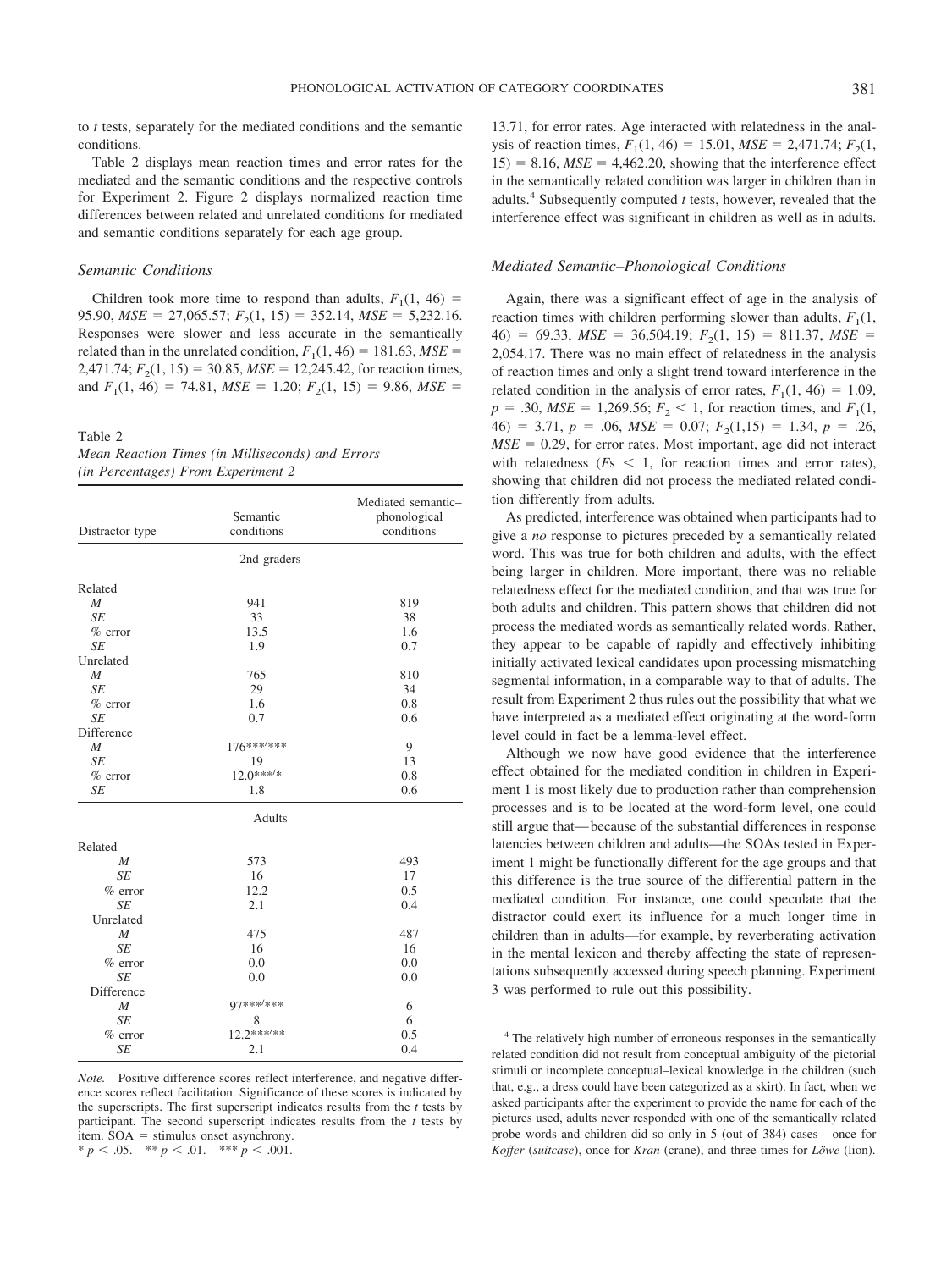

*Figure 2.* Mean reaction time (RT) differences (related– unrelated) and standard errors (in milliseconds) for the mediated and semantic conditions from Experiment 2. Positive scores reflect interference; negative scores reflect facilitation. sem-pho  $=$  mediated semantic–phonological conditions; sem  $=$  semantic conditions.

# Experiment 3

#### *Method*

In Experiment 3, adult speakers were tested with SOAs adjusted in a way that the lag between distractor onset and response onset was now comparable to the respective delay in second graders. If the differential time span available for distractor processing prior to response initiation is the source of the differential behavioral pattern in Experiment 1, we would expect adult participants to yield the same pattern in Experiment 3 as children have shown in Experiment 1A.

# *Participants*

Forty-eight undergraduate students from the University of Leipzig (ages ranging from 17 years 9 months to 29 years 5 months,  $M = 22$  years 8 months,  $SD = 3$  years 1 month) were tested.

## *Materials*

The materials were the same as in Experiment 1.

#### *Design*

The design was the same as in Experiment 1, except that SOAs were modified as to adjust for the difference in naming speed between second graders and adults. As children had performed about 670 ms slower than adults (average across unrelated conditions in those SOAs tested in both groups), we moved the SOA window by  $600 \text{ ms } (-600 \text{ ms}, -450 \text{ ms}, \text{ and})$  $-300$  ms, in place of 0 ms, 150 ms, and 300 ms).

# *Procedure*

The procedure was the same as in Experiment 1.

# *Results and Discussion*

The data were treated as in Experiment 1. A total of 251 observations (2.7%) were discarded from the reaction time analysis. Table 3 displays mean naming latencies and error rates per SOA and distractor type for Experiment 3.

#### *Effects From Phonological Distractors*

There was a slight trend toward faster responses in the phonologically related condition than in the unrelated condition, but this trend was not reliable,  $F_1(1, 47) = 2.34$ ,  $p = .13$ ,  $MSE = 744.34$ ;  $F<sub>2</sub> < 1$ . Naming latencies increased at shorter negative SOAs and there was a corresponding trend for error rates,  $F_1(2, 94) = 16.33$ ,  $MSE = 1,190.89; F<sub>2</sub>(2, 30) = 33.75, MSE = 194.14$ , for naming latencies, and  $F_1(2, 94) = 2.44$ ,  $p = .09$ ,  $MSE = 0.43$ ;  $F_2(2, 30) =$ 2.79,  $p = .08$ ,  $MSE = 1.12$ , for error rates. There was no interaction of relatedness and SOA ( $F_1$  and  $F_2$  < 1, for naming latencies and error rates.

# *Effects From Mediated Semantic–Phonological Distractors*

There was a trend toward faster responses in the mediated condition than in the unrelated condition, but this trend was not reliable in the item analysis,  $F_1(1, 47) = 6.71$ ,  $MSE = 354.52$ ;  $F_2(1, 15) = 1.29$ ,  $p = .27$ ,  $MSE = 701.11$ , for naming latencies, and  $F_1$  and  $F_2 < 1$ , for error rates. Naming latencies and error rates increased at an SOA of  $-300$  ms,  $F_1(2, 94) = 17.20$ ,  $MSE = 1,319.83$ ;  $F_2(2, 30) = 37.82$ ,  $MSE = 212.07$ , for naming latencies, and  $F_1(2, 94) = 8.12$ ,  $MSE =$ 0.43;  $F_2(2, 30) = 3.19$ ,  $p = .06$ ,  $MSE = 3.30$ , for error rates. There was no interaction of relatedness and SOA ( $F_1$  and  $F_2$  < 1, for naming latencies and error rates).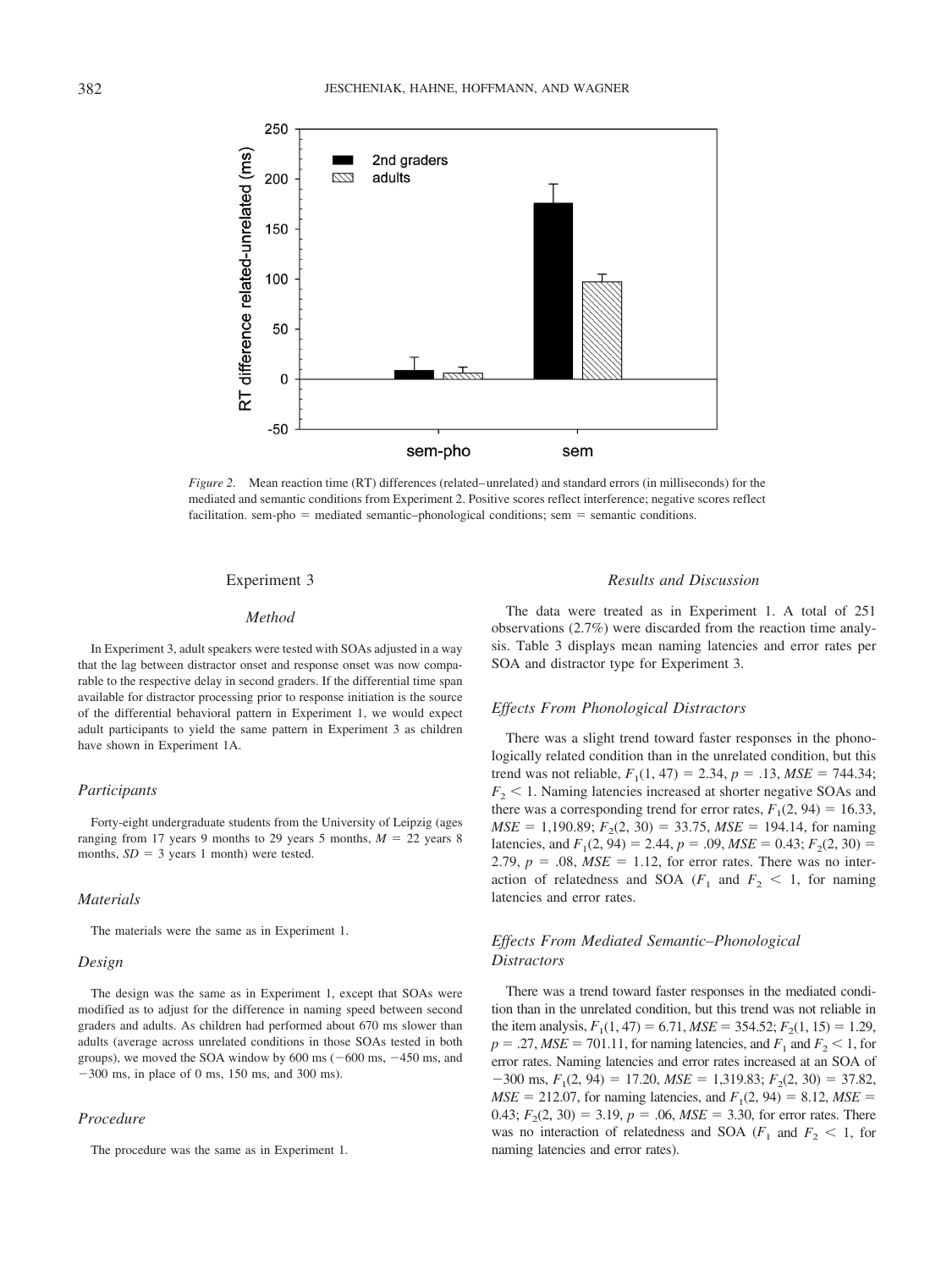| ۰,<br>$\sim$ | ۰,<br>۰.<br>× | ٦<br>I<br>$\sim$ |
|--------------|---------------|------------------|

Table 3 *Mean Naming Latencies (in Milliseconds) and Errors (in Percentages) From Experiment 3*

|                    | Phonological conditions |                |                | Mediated semantic-phonological conditions |                |                |
|--------------------|-------------------------|----------------|----------------|-------------------------------------------|----------------|----------------|
| Distractor<br>type | $SOA - 600$ ms          | $SOA - 450$ ms | $SOA - 300$ ms | $SOA - 600$ ms                            | $SOA - 450$ ms | $SOA - 300$ ms |
| Related            |                         |                |                |                                           |                |                |
| M                  | 592                     | 602            | 618            | 589                                       | 599            | 618            |
| SE                 | 9                       | 9              | 10             | 8                                         | 9              | 10             |
| $%$ error          | 1.4                     | 2.2            | 3.0            | 1.4                                       | 1.7            | 3.5            |
| <b>SE</b>          | 0.5                     | 0.6            | 0.5            | 0.6                                       | 0.4            | 0.7            |
| Unrelated          |                         |                |                |                                           |                |                |
| $\boldsymbol{M}$   | 595                     | 607            | 624            | 596                                       | 602            | 626            |
| SE                 | 8                       | 9              | 9              | 8                                         | 10             | 10             |
| $%$ error          | 1.3                     | 1.7            | 2.3            | 1.6                                       | 2.0            | 3.9            |
| SE                 | 0.5                     | 0.5            | 0.7            | 0.6                                       | 0.5            | 0.7            |
| Difference         |                         |                |                |                                           |                |                |
| M                  | $-3$                    | -6             | $-6$           | $-7*$ /ns                                 | $-3$           | $-8*^{ln s}$   |
| <b>SE</b>          |                         |                |                |                                           | 4              | 4              |
| $%$ error          | 0.1                     | 0.5            | 0.7            | $-.1$                                     | $-0.3$         | $-0.4$         |
| SE                 | 0.4                     | 0.7            | 0.8            | 0.6                                       | 0.6            | 0.9            |

*Note.* Positive difference scores reflect interference, and negative difference scores reflect facilitation. Significance of these scores is indicated by the superscripts. The first superscript indicates results from the *t* tests by participant. The second superscript indicates results from the *t* tests by item. SOA  $=$  stimulus onset asynchrony.

 $* p < .05.$ 

The first thing to note is that the SOA shift used in this experiment was appropriate for equating distractor processing time prior to response initiation in second graders and adults. Whereas the lag between distractor onset and speech onset had amounted to 1,184 ms and 784 ms at SOAs of 150 ms and 300 ms, respectively, for children in Experiment 1A, it amounted to 1,196 ms, 1,055 ms, and 925 ms at SOAs of  $-600$  ms,  $-450$  ms, and  $-300$  ms, respectively, for adults in the present experiment (values based on averaged naming latencies for the two unrelated control conditions). Of importance, no evidence for interference from mediated semantic–phonological distractors was obtained with adult participants after this SOA shift. If anything, there was a slight trend in the opposite direction. Hence, the outcome of Experiment 3 confirms that the differential pattern obtained for children and adults in Experiment 1 cannot be attributed to longer distractor–response lags in children as compared with adults.

# General Discussion

Using the picture–word interference task, Experiment 1 tested for facilitation from phonologically related distractors, indexing phonological activation of the target word, and interference from mediated semantic–phonological distractors, indexing possible phonological coactivation of semantic category coordinates, in speakers of different ages (second graders, fourth graders, and adults). We observed two clear developmental trends.

First, naming latencies and error rates decreased substantially with age. This pattern replicates earlier observations (e.g., Berman et al., 1989; Clark & Johnson, 1994; Denckla & Rudel, 1974; Guilford & Nawojczyk, 1988). Most likely, it reflects improvements in both perceptual–conceptual and lexical processing, but the extant studies do not provide a unanimous answer to the question of which particular subprocesses contribute most to the observed effect.

Second, distractor effects were largest in the youngest participants and decreased with age. Again, a similar pattern has been reported previously in unimodal versions of the picture–word task for semantic distractors (e.g., Ehri, 1976; Rosinski, 1977; Rosinski, Golinkoff, & Kukish, 1975): This pattern can be related to the gradual maturation of inhibitory mechanisms; with increasing age, children become more proficient in suppressing distracting stimuli (e.g., Bjorklund & Hanishfeger, 1990; Dempster, 1992; Tipper, Bourque, Anderson, & Brehaut, 1989). Most important, the age related change was observed not only for facilitation for phonologically related distractors, reflecting the activation of the target word's phonological representation, but also for interference from mediated distractors, reflecting the activation of a semantic category coordinate's phonological representation. Although no such interference was visible in adults, there was a corresponding trend in fourth graders and a sizable effect in second graders.

Experiment 2 ruled out that the differential pattern from Experiment 1 was due to comprehension processes (i.e., distractor recognition) rather than production processes (i.e., object name retrieval). In an auditory word–picture matching task, children and adults yielded identical response patterns: no specific effect if there was a mediated relation between word and picture but strong interference if there was a semantic relation between word and picture. In particular, this pattern rules out the possibility that young children are less efficient in deactivating inappropriate candidates from the set of lemma representations initially activated by an auditory distractor word. Hence, this pattern also suggests that the locus of the effect must be the phonological level, not the lemma level. Otherwise, similar patterns should have been observed in the semantic and the mediated condition of this experiment.

Experiment 3, finally, ruled out that the difference in the time available for distractor processing until response onset rather than the speed of lexical retrieval is the source of the differential pattern. When SOAs for adult participants were shifted such that the span between distractor onset and speech onset was comparable to the span children had exhibited in Experiment 1, no specific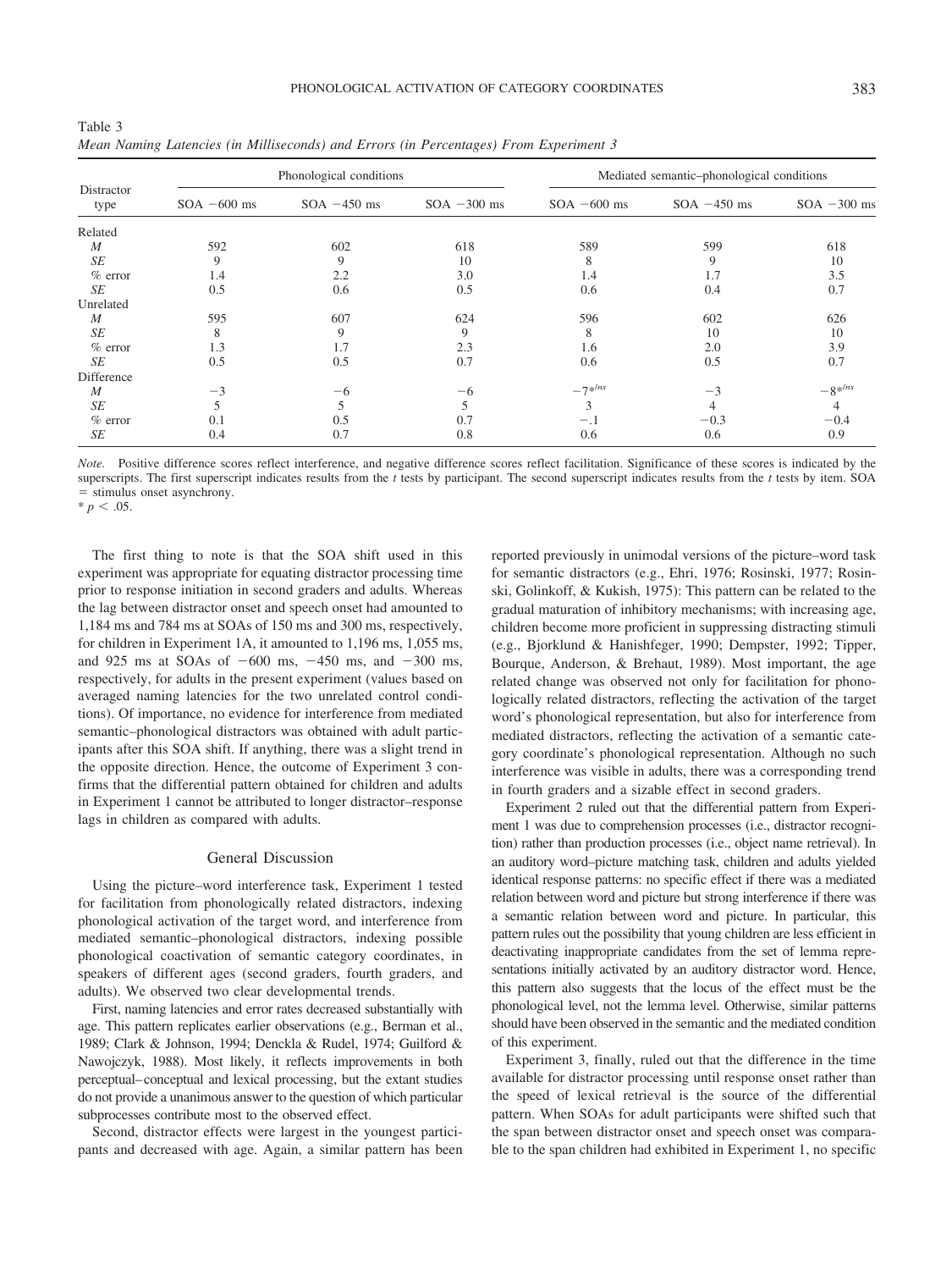effects from mediated distractors was found. Hence, the outcome of Experiment 3 shows that the differential pattern obtained for children and adults in Experiment 1 cannot be attributed to the time available for distractor processing prior to response initiation, during which activation triggered by the distractor might have reverberated in the mental lexicon, possibly affecting the state of representations subsequently accessed during speech planning.

How does this difference in performance patterns for young and adult speakers relate to the discussion on serial– discrete versus nondiscrete (i.e., forward-cascaded or interactive) models of lexical retrieval? The most obvious interpretation is that the developmental perspective stretches out the lexical retrieval processes in time to such a great extent that a by hypothesis small mediated effect (Dell & O'Seaghdha, 1991, 1992; Harley, 1993; O'Seaghdha & Marin, 1997) indicative of cascaded processing can reliably be detected. Support for this hypothesis might be derived from the fact that there was a very small and nonreliable 3-ms difference in the expected direction for adults (SOAs of 0 and 150 ms, with overall latencies of 559 ms), and a reliable 57-ms difference for second graders (collapsed over SOAs of 150 and 300 ms, with overall latencies of 1,214 ms) in our study. Similar trends, though nonsignificant, were visible in some previous studies. For example, there was a reaction time difference of 12 ms in the expected direction with a corresponding 7% difference in the number of missing observations between the mediated and the unrelated conditions (which include errors) in Experiment 5 reported by Levelt et al. (1991), testing adult speakers. However, there was no such trend in a study by Jescheniak et al. (2003), using an event-related potential approach, and no effect in an unpublished study conducted by one of the reviewers of this article. However, studies focusing on situations in which either the semantic similarity or the phonological similarity component of the mediated pathway was in some way enhanced did obtain reliable mediated priming effects. As just mentioned, the word *goal* (related to *goat*) has little if any influence on the retrieval of *sheep* in adult speakers. However, enhancing the semantic similarity (e.g., *count* priming *sofa* via *couch*) does lead to mediated priming (Jescheniak & Schriefers, 1998; Peterson & Savoy, 1998). Also, enhancing phonological similarity (e.g., *dance* priming a round *ball*, via the identical phonological relation of homophony) leads to mediated priming (Cutting & Ferreira, 1999).

These results suggest that mediated priming does occur (and hence that cascading is true), but that the effects are generally hard to detect. This was the argument given by Dell and O'Seaghdha (1991, 1992) when interpreting the absence of significant mediated priming in the study by Levelt et al. (1991)—a mediated effect is necessarily much smaller than either of the direct effects that make it up. If, however, the lexical retrieval process is stretched out in time (as was the case for young children tested in the present study), the direct phonological effects (and presumably also the direct semantic effects) are so large that one can now also observe the mediated effects for category coordinates. Thus, just as these other studies promoted the detection of mediated effects by making the pathways stronger, the present study did the same by slowing things down.

This view, of course, does not rule out the possibility that some gradual change of the lexical retrieval procedure occurs in the course of development. One could speculate whether the interaction of relatedness and age observed for the mediated condition reflects more than a mere proportional magnification of a small-sized trend present in the adult data. Possibly, it also indicates that lexical retrieval in young speakers differs from that in adult speakers in that cascading is less constrained in children than in adult speakers. This notion of processing differences between populations of speakers relates to an argument advanced by Dell et al. (1997). These authors compared picture-naming errors in speakers with aphasia, in which lexical retrieval is likewise impaired, and healthy controls and demonstrated that quantitative alterations to an interactive model parameterized to fit the normal error pattern were sufficient to explain much of the variability in patient error patterns. It appears likely that similar parameter alterations could also account for the developmental trend observed in the present study. One could thus speculate that—as lexical retrieval gets more efficient in the course of development—a more constrained type of processing emerges, correlated with optimized parameter settings. Under this perspective, increased language experience and efficiency would lead not only to faster but also to more fine-tuned lexical activation and retrieval.

Whether or not such gradual changes do occur cannot be ultimately decided based on the present data. Still, our study adds significantly to the theoretical discussion on discrete–serial versus forward-cascading and interactive models of lexical retrieval in that it shows that phonological coactivation of lexical competitors, indicative of forward-cascaded processing, is limited neither to name alternatives such as near synonyms or hierarchically related terms (as suggested by Levelt et al., 1999) nor to situations in which failures of lexical retrieval lead to overt error. This is an important result because alternative accounts of extant data promoting the cascading view have been provided in the past. On the one hand, it has been suggested that the ultimate test of a processing model of normal speech production should best come from chronometric analyses of error-free speech (Levelt et al., 1991). On the other hand, the effects obtained for near synonyms have been considered to reflect an exceptional case, namely, the erroneous selection of contextually appropriate name alternatives in addition to the target, leading to the simultaneous activation of multiple phonological forms, which is compatible with some form of a discrete–serial model (Levelt et al., 1999; but see Jescheniak et al., 2005). However, to our knowledge, the theoretical significance of the case under investigation here (i.e., presence vs. absence of phonological coactivation of semantic category coordinates) has not been questioned thus far. In fact, proponents of different models have taken the failure to detect such an effect in the past either as reason for refuting nondiscrete models (Levelt et al., 1991, 1999) or for parameterizing such models accordingly (Dell & O'Seaghdha, 1991, 1992; Harley, 1993). Thus, our finding of such an effect in young speakers contributes one important piece of evidence to the emerging picture of lexical retrieval in speaking as a— constrained—forward-cascaded process, according to which phonological activation is not contingent on lexical selection. Last but not least, our study shows that chronometric analyses of lexical retrieval processes are also feasible with young speakers; in fact, such studies may shed new light on highly controversial issues in the domain of adult lexical processing. A natural and promising extension of this work would be to address normal variation among healthy adults as well as contrasts with young and impaired populations in future research. For example, do slower or less linguistically proficient speakers show the same tendencies as the young speakers tested here? On the view advanced here they should, and if this prediction is borne out by new data, the cascaded processing view would gain even more support.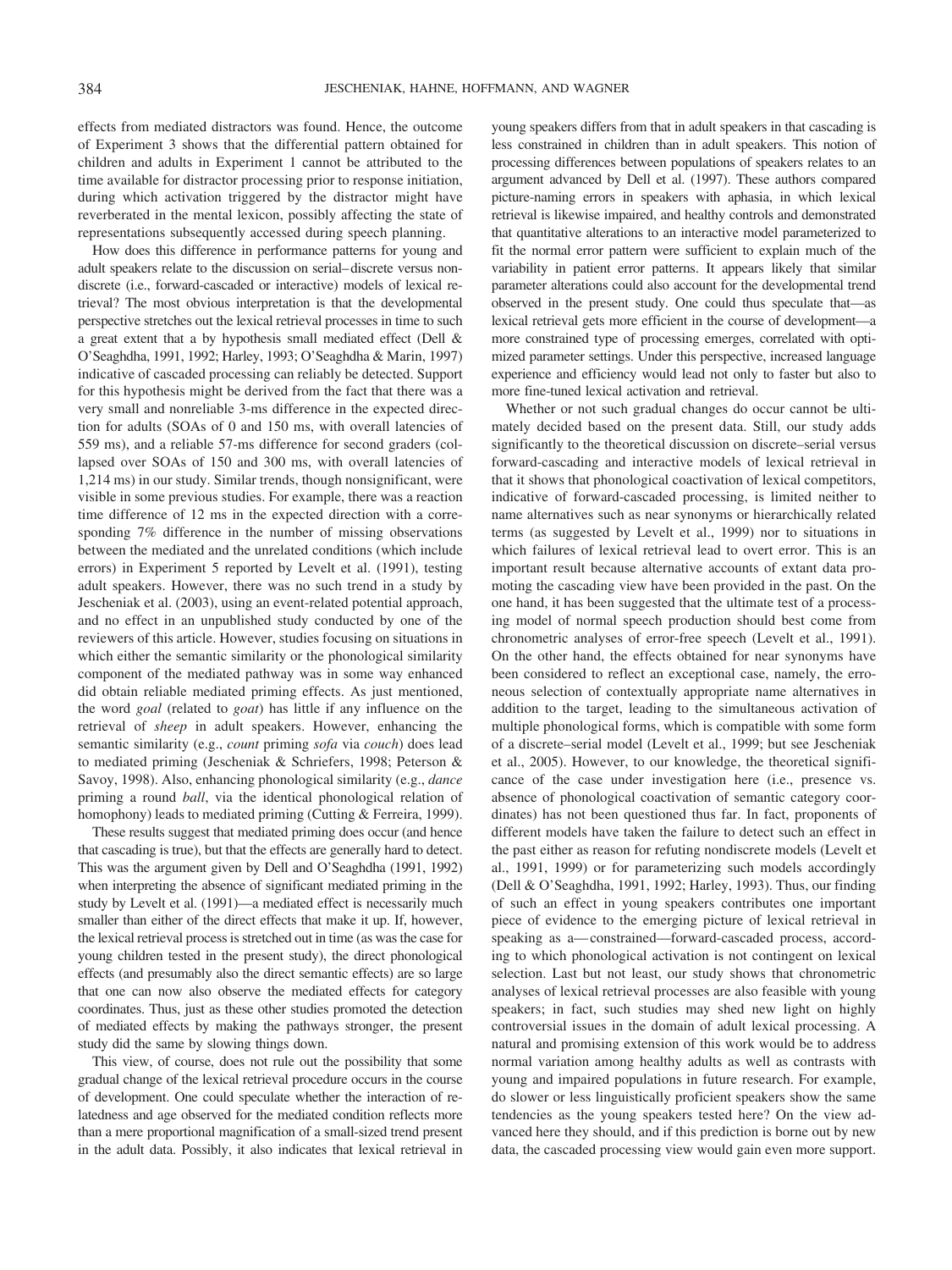# References

- Berman, S., Friedman, D., Hamberger, M., & Snodgrass, J. G. (1989). Developmental picture norms: Relationships between name agreement, familiarity, and visual complexity for child and adult ratings of two sets of line drawings. *Behavior Research Methods, Instruments, & Computers, 21,* 371–382.
- Bjorklund, D. F., & Hanishfeger, K. K. (1990). The resources construct in cognitive development: Diverse sources of evidence and a theory of insufficient inhibition. *Developmental Review, 10,* 48 –71.
- Caramazza, A. (1997). How many levels of processing are there in lexical access? *Cognitive Neuropsychology, 14,* 177–208.
- Clark, J. M., & Johnson, C. L. (1994). Retrieval mechanisms in the development of instance and superordinate naming of pictures. *Journal of Experimental Child Psychology, 57,* 295–326.
- Cutting, C. J., & Ferreira, V. S. (1999). Semantic and phonological information flow in the production lexicon. *Journal of Experimental Psychology: Learning, Memory, and Cognition, 25,* 318 –344.
- Damian, M. F., & Martin, R. C. (1999). Semantic and phonological codes interact in single word production. *Journal of Experimental Psychology: Learning, Memory, and Cognition, 25,* 345–361.
- Dell, G. S. (1986). A spreading-activation theory of retrieval in sentence production. *Psychological Review, 93,* 283–321.
- Dell, G. S., & O'Seaghdha, P. G. (1991). Mediated and convergent lexical priming in language production: A comment on Levelt et al. (1991). *Psychological Review, 98,* 604 – 614.
- Dell, G. S., & O'Seaghdha, P. G. (1992). Stages of lexical access in language production. *Cognition, 42,* 287–314.
- Dell, G. S., & Reich, P. (1981). Stages in sentence production: An analysis of speech error data. *Journal of Verbal Learning and Verbal Behavior, 20,* 611– 629.
- Dell, G. S., Schwartz, M. F., Martin, N., Saffran, E. M., & Gagnon, D. A. (1997). Lexical access in aphasic and nonaphasic speakers. *Psychological Review, 104,* 801– 838.
- Dempster, F. N. (1992). The rise and fall of the inhibitory mechanism: Toward a unified theory of cognitive development and aging. *Developmental Review, 12,* 45–75.
- Denckla, M. B., & Rudel, R. G. (1974). Rapid "automatized" naming of pictured objects, colors, letters, and numbers by normal children. *Cortex, 10,* 186 –202.
- Ehri, L. C. (1976). Do words really interfere in naming pictures? *Child Development, 47,* 502–505.
- Ferreira, V. S., & Griffin, Z. M. (2003). Phonological influences on lexical (mis)selection. *Psychological Science, 14,* 86 –90.
- Fowler, A. E. (1991). How early phonological development might set the stage for phonological awareness. In S. A. Brady & D. P. Shankweiler (Eds.), *Phonological processes in literacy: A tribute to Isabelle Y. Liberman* (pp. 97–117). Hillsdale, NJ: Erlbaum.
- Garlock, V. M., Walley, A. C., & Metsala, J. L. (2001). Age-of-acquisition, word frequency, and neighborhood density effects on spoken word recognition by children and adults. *Journal of Memory and Language, 45,* 468–492.
- Garrett, M. F. (1988). Processes in language production. In F. J. Newmeyer (Ed.), *Linguistics: The Cambridge survey: Vol. 3. Language: Psychological and biological aspects* (pp. 69 –96). Cambridge, MA: Harvard University Press.
- Garrett, M. F. (1992). Disorders of lexical selection. *Cognition, 42,* 143–180.
- Glaser, W. R., & Düngelhoff, F. J. (1984). The time course of picture-word interference. *Journal of Experimental Psychology: Human Perception and Performance, 10,* 640 – 654.
- Guilford, A. M., & Nawojczyk, D. C. (1988). Standardization of the Boston Naming Test at the kindergarten and elementary school levels. *Language, Speech, and Hearing Services in Schools, 19,* 395–399.
- Harley, T. A. (1993). Phonological activation of semantic competitors during lexical access in speech production. *Language and Cognitive Processes, 8,* 291–309.
- Jerger, S., Martin, R. C., & Damian, M. F. (2002). Semantic and phonological influences on picture naming by children and teenagers. *Journal of Memory and Language, 47,* 229 –249.
- Jescheniak, J. D., Hahne, A., & Schriefers, H. (2003). Information flow in the mental lexicon: Evidence from event-related brain potentials. *Cognitive Brain Research, 15,* 261–276.
- Jescheniak, J. D., Hantsch, A., & Schriefers, H. (2005). Context effects on lexical choice and activation. *Journal of Experimental Psychology: Learning, Memory, and Cognition, 31,* 905–920*.*
- Jescheniak, J. D., & Schriefers, H. (1998). Discrete serial versus cascaded processing in lexical access in speech production: Further evidence from the coactivation of near-synonyms. *Journal of Experimental Psychology: Learning, Memory, and Cognition, 24,* 1256 –1274.
- Jescheniak, J. D., Schriefers, H., & Hantsch, A. (2001). Semantic and phonological activation in noun and pronoun production. *Journal of Experimental Psychology: Learning, Memory, and Cognition, 27,* 1058 –1078.
- Johnson, C. J. (1992). Cognitive components of naming in children: Effects of referential uncertainty and stimulus realism. *Journal of Experimental Child Psychology, 53,* 24 – 44.
- Johnson, C. J., Paivio, A., & Clark, J. M. (1996). Cognitive components of picture naming. *Psychological Bulletin, 120,* 113–139.
- Jusczyk, P. W. (1986). Toward a model of the development of speech perception. In J. S. Perkell & H. D. Klatt (Eds.), *Invariance and variability in speech processes* (pp. 1–19). Hillsdale, NJ: Erlbaum.
- Jusczyk, P. W. (1992). Developing phonological categories from the speech signal. In C. A. Ferguson, L. Menn, & C. Stoel-Gammon (Eds.), *Phonological development: Models, research, implications* (pp. 17–64). Parkton, MD: York Press.
- Levelt, W. J. M. (1992). Accessing words in speech production: Stages, processes, and representations. *Cognition, 42,* 1–22.
- Levelt, W. J. M., Roelofs, A., & Meyer, A. S. (1999). A theory of lexical access in speech production. *Behavioral and Brain Sciences, 22,* 1–75.
- Levelt, W. J. M., Schriefers, H., Vorberg, D., Meyer, A. S., Pechmann, T., & Havinga, J. (1991). The time course of lexical access in speech production: A study of picture naming. *Psychological Review, 98,* 122–142.
- Lupker, S. J. (1979). The semantic nature of response competition in the picture–word interference task. *Memory & Cognition, 7, 485–495*.
- Marslen-Wilson, W. D. (1987). Functional parallelism in spoken word recognition. *Cognition, 25,* 71–102.
- Martin, N., Gagnon, D. A., Schwartz, M. F., Dell, G. S., & Saffran, E. M. (1996). Phonological facilitation of semantic errors in normal and aphasic speakers. *Language and Cognitive Processes, 11,* 257–282.
- Martin, N., Weisberg, R. W., & Saffran, E. M. (1989). Variables influencing the occurrence of naming errors: Implications for a model of lexical retrieval. *Journal of Memory and Language, 28,* 462– 485.
- Morsella, E., & Miozzo, M. (2002). Evidence for a cascade model of lexical access in speech production. *Journal of Experimental Psychology: Learning, Memory, and Cognition, 28,* 555–563.
- O'Seaghdha, P. G., & Marin, J. W. (1997). Mediated semantic– phonological priming: Calling distant relatives. *Journal of Memory and Language, 36,* 226 –252.
- Peterson, R. R., & Savoy, P. (1998). Lexical selection and phonological encoding during language production: Evidence for cascaded processing. *Journal of Experimental Psychology: Learning, Memory, and Cognition, 24,* 539 –557.
- Rosinski, R. R. (1977). Picture–word interference is semantically based. *Child Development, 48,* 643– 647.
- Rosinski, R., Golinkoff, R., & Kukish, K. (1975). Automatic semantic processing in a picture–word interference task. *Child Development, 46,* 247–253.
- Schriefers, H., Meyer, A. S., & Levelt, W. J. M. (1990). Exploring the time course of lexical access in production: Picture–word interference studies. *Journal of Memory and Language, 29,* 86 –102.
- Starreveld, P. (2000). On the interpretation of phonological context effects in word production. *Journal of Memory and Language, 42,* 497–525.